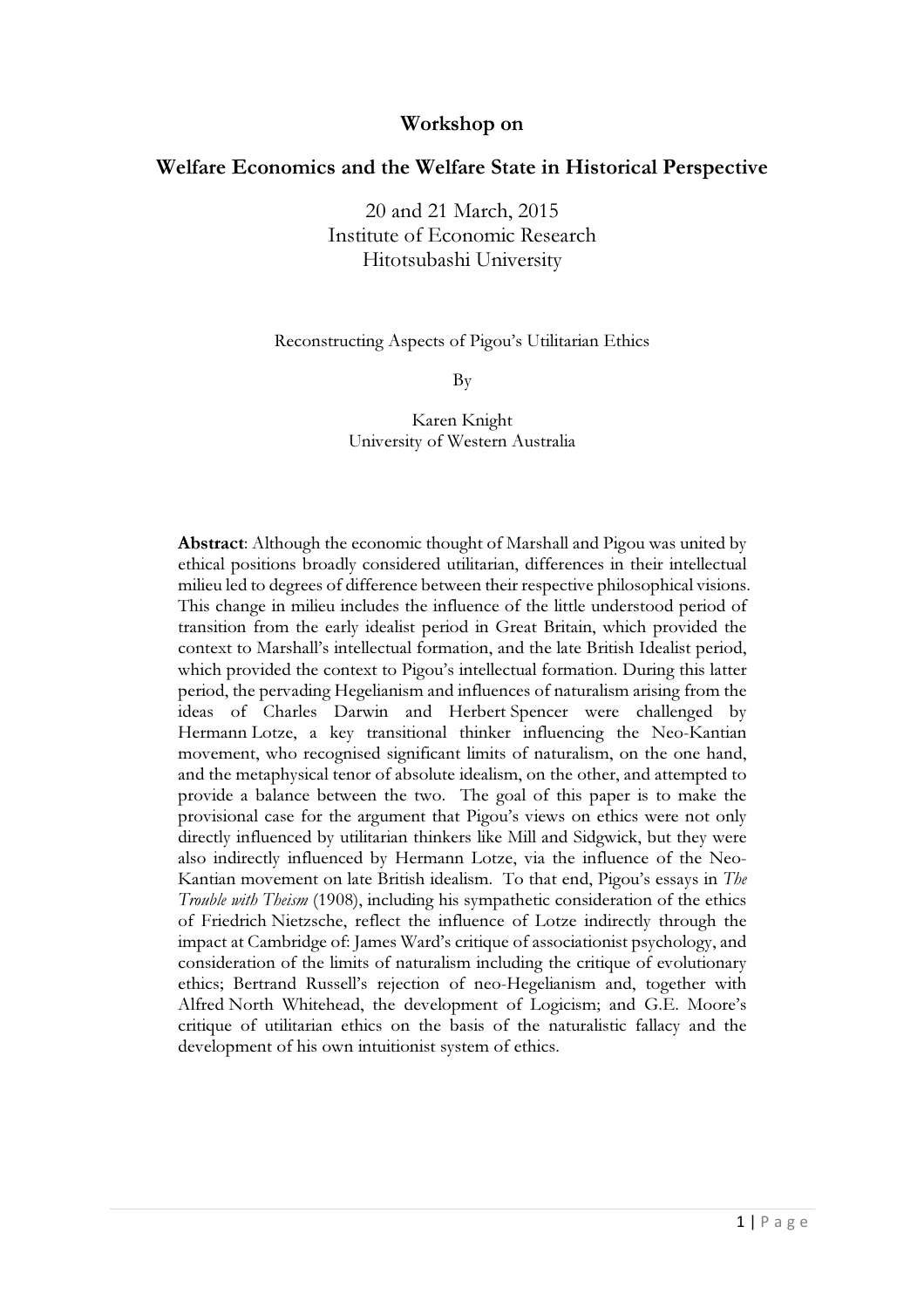#### 1. Introduction

 $\overline{a}$ 

The economic thought of the Cambridge economists, Alfred Marshall and A.C. Pigou, have largely been viewed as united by ethical positions broadly considered utilitarian, with various studies providing perspectives of the development of Marshall's ethical thought as associated with the new evolutionism of his times (Black, 1990; A. W. Coats, 1992, pp. 221-224; B. W. Coats & Raffaelli, 2006; Whitaker, 1977). The importance of the Cambridge philosopher, Henry Sidgwick, in the development of both Marshall's and Pigou's utilitarian ethics has also been underlined (Backhouse, 2006; Backhouse & Nishizawa, 2010; Medema, 2009; O'Donnell, 1979; Schultz, 2004). O'Donnell (1979), for example, points out the implicit link between Sidgwick, Marshall and Pigou by arguing that Pigou modernised Sidgwick's philosophical thoughts; with Pigou's seminal work on welfare economics, Wealth and Welfare, being identified as the synthetic product of Sidgwickian ideas and Marshallian analytics.<sup>1</sup> Backhouse's and Nishizawa's (2010) edited compilation broadly considers the development of welfare economics towards the end of the  $19<sup>th</sup>$  century, considering the emergence of welfare analysis arising from Sidgwick's utilitarianism at Cambridge, on one hand, compared to that developed at Oxford influenced by T.H. Green's idealist thought, on the other. Their study complements recent works which have asserted the heterogeneous nature of idealist sentiment in Great Britain (Boucher & Vincent, 2012; Dunham, Grant, & Watson, 2011; Mander, 2011). The general impact of idealist philosophy has been noted as having influenced both Marshall and Pigou. Simon Cook, for example, considers the broad influence of "neo-Hegelian" idealism upon Marshall and Satoshi Yamazaki (2008) identifies Pigou as an "ideal" utilitarian.

The purpose of this paper is to examine the relative impacts of idealism upon the ethical thought of Pigou and comment on how this may have shaped his utilitarian ethics and approach to welfare economics. A provisional case is made for the argument that Pigou's views on ethics were not only directly influenced by utilitarian thinkers like Mill and Sidgwick, but also indirectly influenced by changes in key intellectual influences arising during the late British idealist period.

To that end, it is argued that Pigou's essays in The Trouble with Theism (1908) reflect the influence of the prominent German philosopher Hermann Lotze indirectly through his impact at Cambridge on the development of scholars' thought such as: James Ward's critique of associationist psychology and the promotion of phenomenology, and together with W.R. Sorley, significant critique of naturalism and evolutionary ethics; Bertrand Russell's rejection of neo-Hegelianism and, together with Alfred North Whitehead, the development of Logicism; and G.E.

<sup>&</sup>lt;sup>1</sup> Pigou's connection to Sidgwick is also pointed to by Bart Schultz (2004) who noted J.S. Nicholson's (1913) survey including Pigou's Wealth and Welfare included the critical observation of Pigou's debt to Sidgwick's body of work as it pertained to political economy.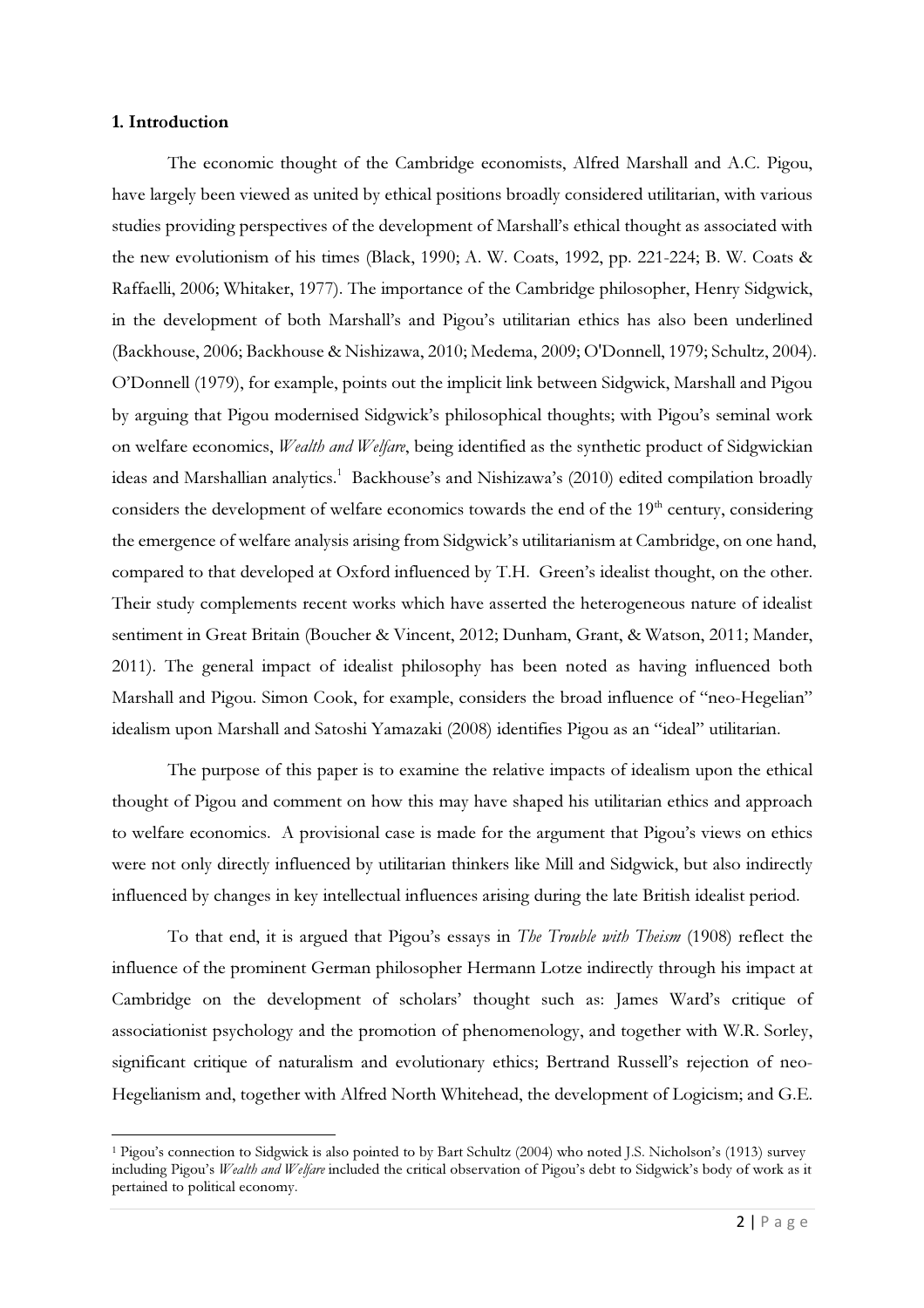Moore's critique of utilitarian ethics on the basis of the naturalistic fallacy and the development of his own intuitionist system of ethics. The paper concludes that these influences underlie transformations in Pigou's ethical thought and may account for differences between the welfare analysis developed by his teacher and mentor Alfred Marshall.

This paper is organised in the following way. Section 2 broadly provides a wider context from which Marshall's and Pigou's shared utilitarian traditions arose. This includes a closer examination of the heterogeneous nature of British idealism, with particular consideration of the importance of Herman Lotze's influence in the closing decades of the 19<sup>th</sup> century. Section 3 considers the emergence of modulated forms of idealism and important critiques against naturalism and absolute idealism arising from intellects in the Moral Sciences at Cambridge. In Section 4 aspects of Pigou's philosophical biography are reconstructed to demonstrate wider impacts upon his ethical thought than those traditionally acknowledged. The paper concludes in Section 5 by making a provisional case for the argument that Pigou's views on ethics were indirectly influenced by the pervading impact of Lotze on late British Idealism.

#### 2. The Heterogeneous Nature of British Idealism

l

Two major stands of ethical investigation emerged in Britain after Thomas Hobbes's (1651) consideration of moral order. These philosophical responses were diametrically opposed. From one end, scholars developed rational conceptions of moral rules or "Devine Legislation" from which to determine moral principles, broadly becoming referred to as an intuitionist approach. From the other end, scholars responding to David Hume began to employ empiricist approaches to ethical considerations by exploring various psychological aspects of human conduct and moral sentiment. This is the approach from which utilitarianism developed based on the Associationism<sup>2</sup> of Jeremy Bentham (1789) and John Stuart Mill 1863.<sup>3</sup> The "Good" was that which produced maximum pleasure and minimum pain and underlay the postulate, "the greatest happiness of the greatest number that is the measure of right and wrong". From 1871, the hedonistic calculus was developed in a more formal sense when incorporated into the mathematical theories of marginal utility by William Stanley Jevons, who determined that value was determined solely upon utility.

<sup>&</sup>lt;sup>2</sup> Associationism in this regard can be traced to the notions of Plato's and Aristotle's ideas of impacts of successive mental states and associative memories. Today associationism is considered a reductionist school of psychology. Wilson (2014), however, notes that although John Stuart Mill's thought emerges from the British empiricist tradition, he cannot be considered an epiphenomenalist and in fact Mill says little in regard to the mind-body problem, unlike Herbert Spencer who, importantly, deals with them in detail in his Principles of Psychology (1855). Wilson also notes the break of between John Stuart Mill's utilitarianism and the utilitarianism of Bentham and that of his father noting that in Mill's Examination of Hamilton's Philosophy (1865) he vigorously defends the notion of human beings as active in their own self-determination.

<sup>&</sup>lt;sup>3</sup> Psychological considerations of moral philosophy had been considered earlier by David Hartley and Adam Smith, though in different ways.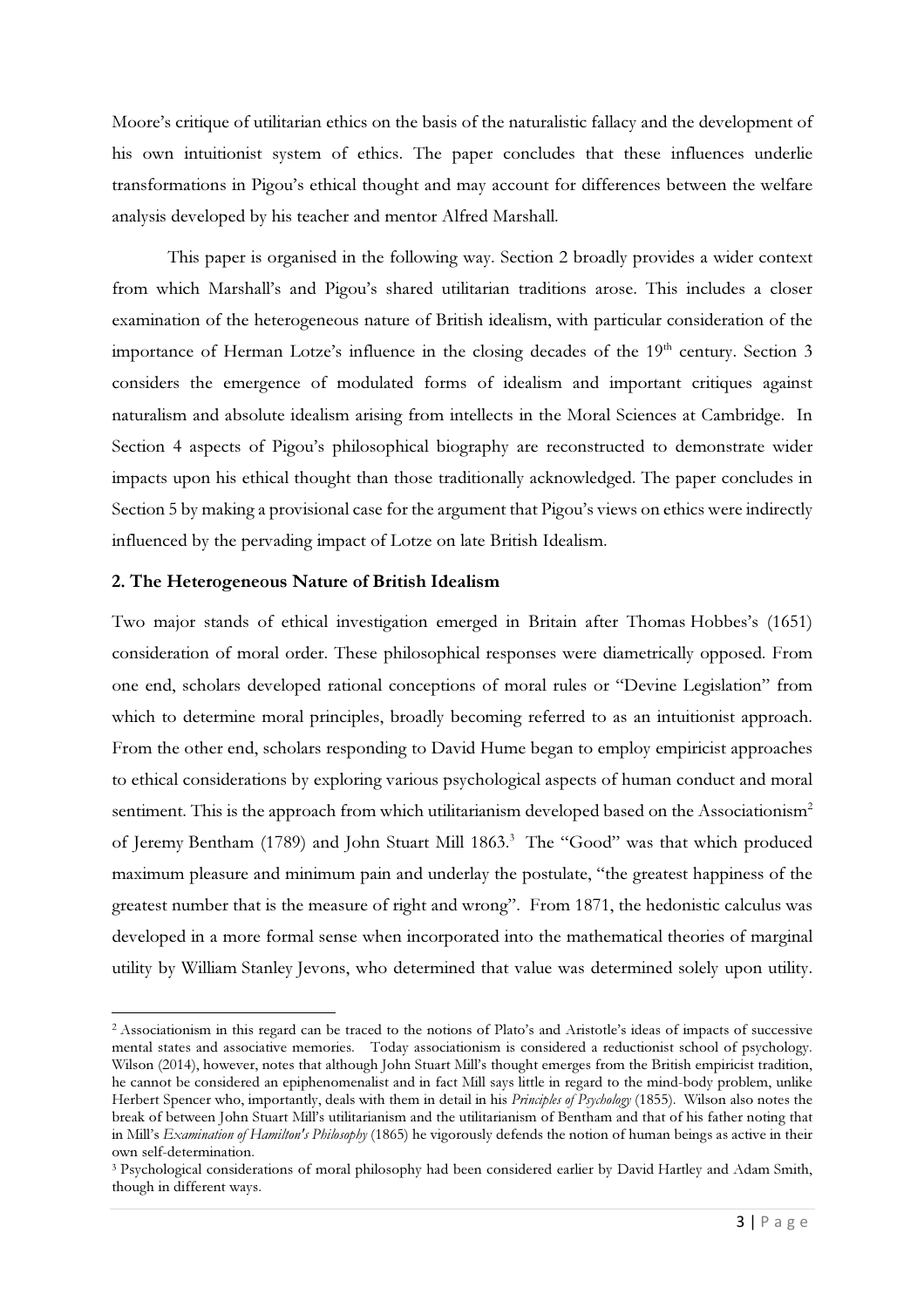Jevons, along with Marie-Esprit-Léon Walras and Carl Menger jointly consolidated an approach which is considered to have revolutionised economic theorising. Sidgwick attempted to reconcile the opposing philosophical positions of ethical intuitionism and utilitarianism. Refusing to abandon utility as an ethical guide to morality, Sidgwick (1874 p. 473) closely examined opposing methods of ethics which had arisen (hedonistic egoism, universalistic hedonism and intuitionism) and came to the pessimistic conclusion that "[...] the Cosmos of Duty is thus really reduced to a Chaos: and the prolonged effort of the human intellect to frame a perfect ideal of rational conduct is seen to have been foredoomed to inevitable failure". In reaching this fundamental contradiction, an inherent dualism remained in Sidgwick's solution. In distinguishing intuitionism in meta-ethics (the theoretical meaning of moral propositions and how their truth-values may be determined) and intuitionism in normative ethics or deontology (the practical means of determining a moral course of action)<sup>4</sup>, Sidgwick's utilitarianism led to the separation of personal desires from the general happiness of the greatest number. It is against this background that marginal utility and utilitarianism informed the economic thought of both Marshall and Pigou.

But the utilitarian line of political economy and ethics, as qualified by Mill and then by Sidgwick, came to confront an alternative ethical school in the closing decades of the 19<sup>th</sup> century. Sidgwick viewed the Oxford scholar T.H. Green as the main representative of idealism in Britain and as attempting to enunciate an ethical system alternate to his own (Schneewind, 1977, p. 383- 4). Published in 1883, a year after his death, Green's Prolegomena to Ethics presented the end, or the good, as individuals' realisation that their consciousness was but part of many, forming and reflecting the one "Devine" mind or greater absolute. Refuting reality posed as a purely material process, idealists did not view mind (or consciousness) to be a mere passive receptor of external stimuli, but rather an active element in the constitution of reality itself (Boucher & Vincent, 2012, p. 1). Emphasising the social aspect of the human condition, idealism sought to counter the individualism of utilitarianism, the naturalism of evolutionary theories and disesteeming of religious theistic beliefs, and in the context of the late 19<sup>th</sup> century, provided a platform for wide ranging social reform in Britain in the wake of growing social dislocation and poverty caused by the processes of industrialisation.

In contrast to utilitarianism, Idealists influenced by Green drew on Kantian notions of moral duty to act in a certain way based on a standard of rationality (Kant's Categorical

<sup>4</sup> Shionoya provides this succinct distinction (1991, p.7)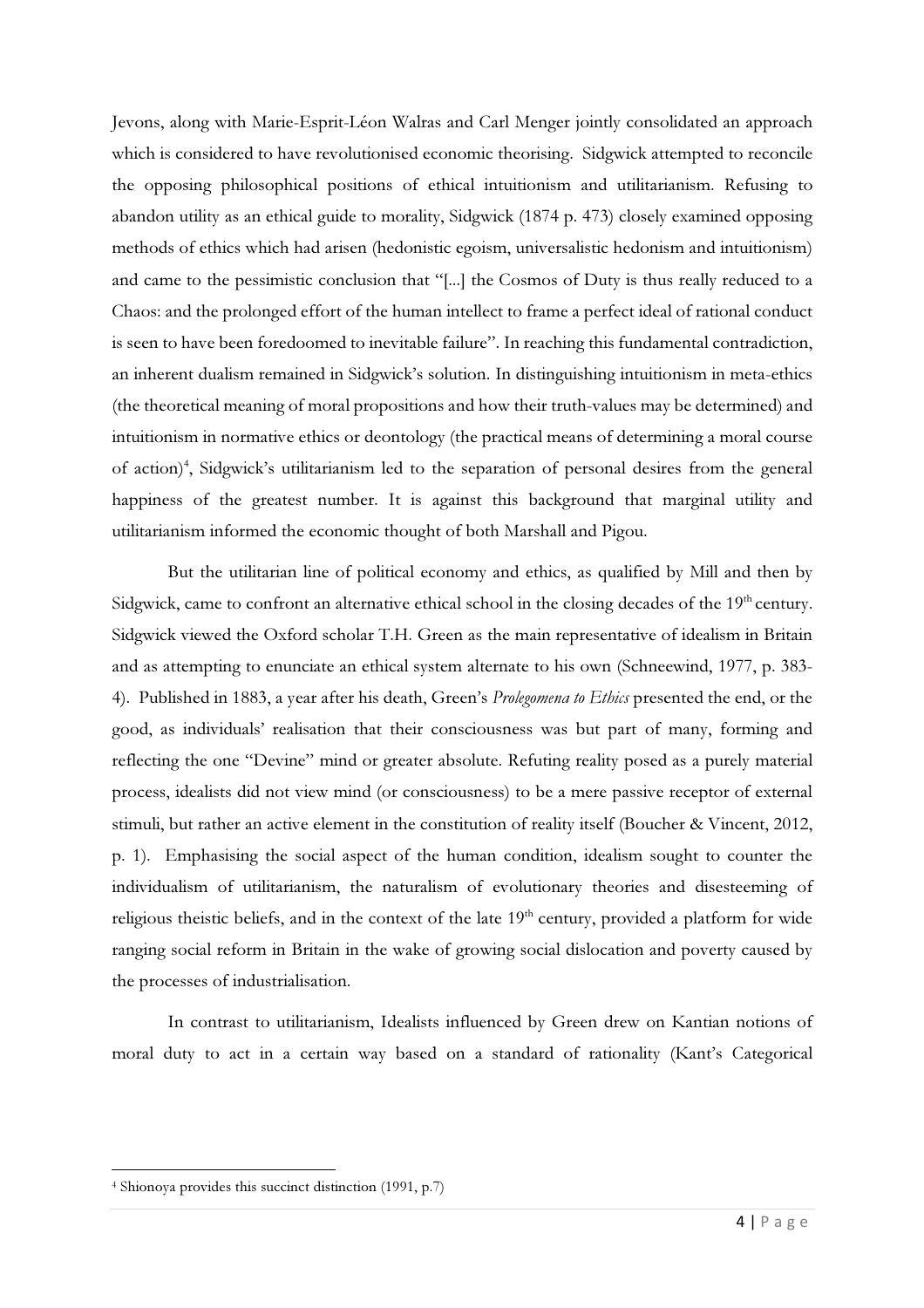Imperative)<sup>5</sup> and the Hegelian emphasis on self-realization (or the development of spiritual evolution) as a moral duty. Although interpretation of Hegelianism at Oxford was by no means uniform, monism<sup>6</sup> and absolute idealism featured in the work of T.H. Green, Edward Caird, and particularly that of F.H. Bradley, and also of Green's students: Bernard Bosanquet<sup>7</sup>, R.L. Nettleship, and J.H. Muirhead. Philosophically, however, absolute idealism led to an aporia; the subordination of parts to the whole and hence, an annulment of individuality. This sat in stark contrast to the individualism inherent in utilitarianism. Although the utilitarian tradition at Cambridge was sustained via the influence of Sidgwick, idealist thought and sentiment gained a foothold at Cambridge via James Ward, William Sorley, and later J.M.E. McTaggart, though not in the absolute form which had arisen at Oxford. It is the heterogeneous adherence to the idealism of Kant and Hegel, and the impact of other key intellects whose impact has been relatively overlooked, which led to forms of personal idealism to emerge alongside absolute idealism in Great Britain; a point generally overlooked when considering the impact of idealism upon Cambridge economists.

British idealism is generally considered to have commenced with the appearance of James Stirling's book The Secret of Hegel published in 1865, although early forerunners such as James Ferrier, John Grote, Benjamin Jowett and James Martineau had introduced the Germanic philosophies of Kant and Hegel to Britain earlier.<sup>8</sup> Developing in a distinctive way, British idealism was characterised by intellects not only adhering in different degrees to aspects of the philosophies of Kant and Hegel, but also influenced by the German neo-Kantian movement whose roots can be traced back to the period shortly before and after Kant's death in 1804.<sup>9</sup>

In Germany, three highly influential transitional philosophers and scientists – Rudolf Hermann Lotze, Hermann Helmholtz and Adolf Trendelenburg – modulated absolute Hegelianism, and influenced the Neo-Kantian movement in the German speaking world. Their thought had come of age during the mid-1800s during three profound philosophical developments: the rise of materialism, the materialist debates (or controversy), and the identity crisis of philosophy. In Beiser's (2013, p.2) recent assessment, Trendelenburg and Lotze were –

<sup>&</sup>lt;sup>5</sup> Set out in *Groundwork for the Metaphysics of Morals* Kant's Categorical Imperative takes the form of a series of formulations centred on an individual's ability to reason through given certain objective ethical rules and that individuals have a duty to act in ways to uphold these ethical rules.

<sup>&</sup>lt;sup>6</sup> Monism is the philosophical view that existing things can be explained in terms of a single reality or substance; and as compared to pluralism.

<sup>7</sup> Bosanquet, however, would later develop idealism along naturalist lines as propounded in his Gifford lectures in 1912, The Principle of Individuality and Value.

<sup>8</sup> See Mander (2011, pp. 27-34) for a detailed description of the early importation of the German philosophies of Kant and Hegel to Britain.

<sup>&</sup>lt;sup>9</sup> Beiser (2014, Part I, 1.) considers the Neo-Kantian movement as becoming fully visible and established during the 1860s but that the movements roots can be traced to the end of the 18th Century and early 19th Century in the works of Jakob Friedrich Fries (1773-1843), Johan Friedrich Herbart (1776-1841) and Friedric Eduard Beneke (1798-1854).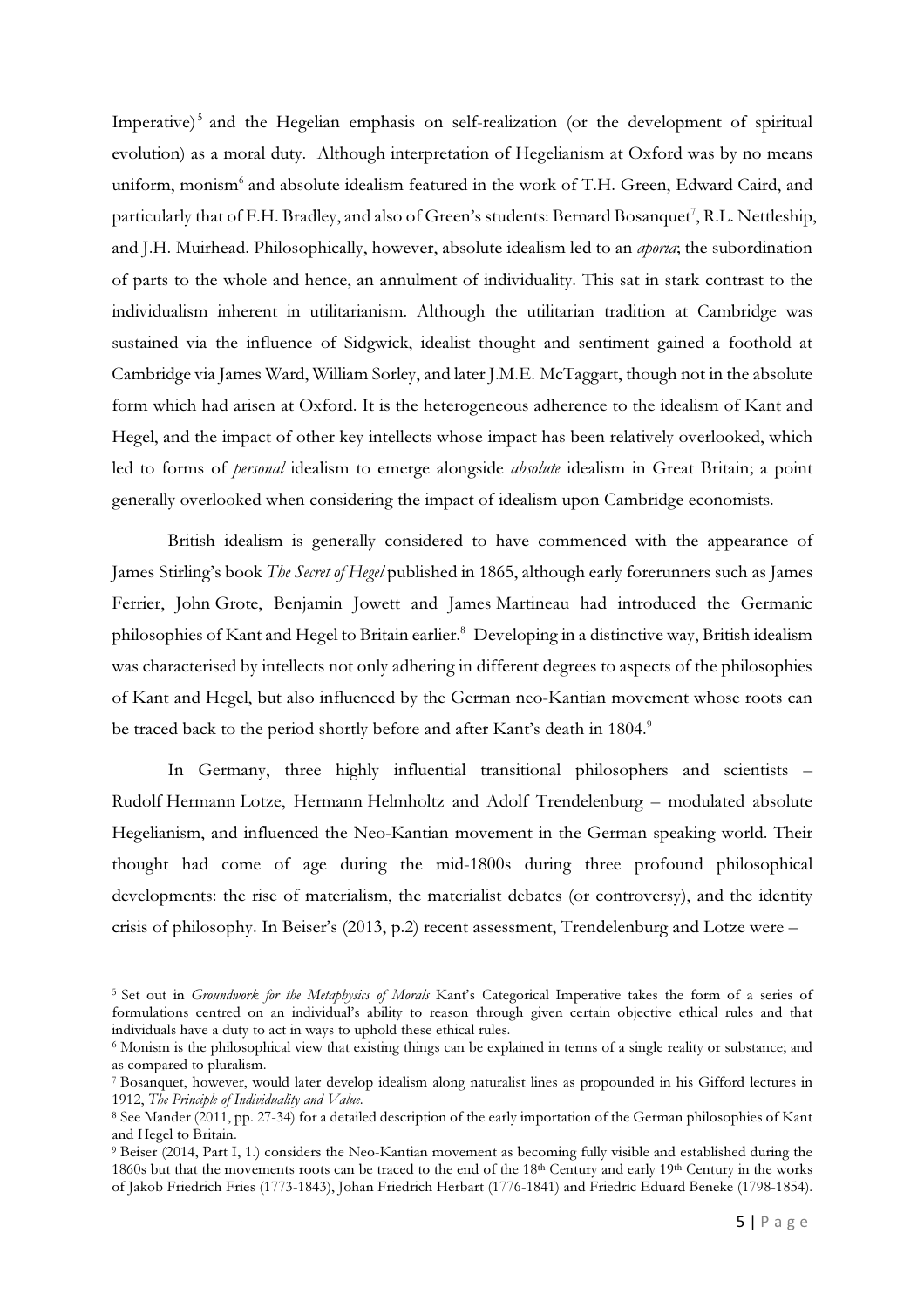"[...] sources of resistance against […] historicism, naturalism, positivism, and materialism [providing those] "that could not accept psychologism in logic, mechanism in biology, materialism in psychology, or relativism in history".

Together, they provided alternate routes of philosophical and scientific thought which inspired the likes of Hermann Cohen, Edmund Husserl, and Heinrich Rickert to develop their views with an acknowledgment of the realm of value and validity.

Trendelenburg recognised the advance of the empirical sciences and sought to preserve philosophy by reorientating its purpose to explain the phenomenon of the modern science; this program advanced by neo-Kantians later became referred to as epistemology (Beiser, 2013, p. 14). Helmholtz, distanced himself from Kant's metaphysics on the basis it was the product of outdated science (specifically the implications of non-Euclidean geometry), though not the empirical or scientific side of Kant's work. His program was an attempt to build philosophy on the basis of science (Beiser, 2014, p. 203-205). The influence of Helmholtz's work in energy physics on Jevon's development of marginal theory in economics has been contentiously debated (Grattan-Guinness, 2010; Mirowski, 1989; Whitaker, 1996); as has his physiological work upon Marshall's early interests in psychology and Kantian philosophy (Simon Cook, 2006; Groenewegen, 1995, p. 125- 126; Raffaelli, Becattini, & Dardi, 2006, pp. 128, 192, 568).

It is Lotze's pervading influence at Cambridge, however, which is of interest in the development of Pigou's philosophical orientation, as Lotze's influence, alongside that of Sidgwick, can be traced to significant philosophical critiques which emerged in the Moral Sciences at Cambridge approaching the turn of the  $20<sup>th</sup>$  century. Lotze first became prominent in Germanspeaking Europe as part of the anti-Hegelian German objectivist movement (Milkov, 2013). Graduating from Leipzig University in 1838 with doctorates in medicine and philosophy, a feature of Lotze's philosophical approach was a commitment to scientific method. His major philosophical works included: his early system of philosophy in what is sometimes referred to as the "lesser" *Metaphysics* (1841) and "lesser" *Logic* (1843); his philosophical system written for a popular audience, Microcosm (published in three volumes between 1856 and 1864); and his revised works in philosophy which consisted of his substantially extended and revised work on logic and metaphysics in what is sometimes referred to as the "greater" Logic (1874) and "greater" Metaphysics (1879). Lotze died in 1881 before his planned final volume that was to include a treatment of ethics, aesthetics and religious philosophy, was completed.<sup>10</sup>

<sup>10</sup> George T. Ladd (1986a, 1886b, 1887), however, published dictated portions of Lotze's Lectures on Aesthetics as well as Psychology and Logic.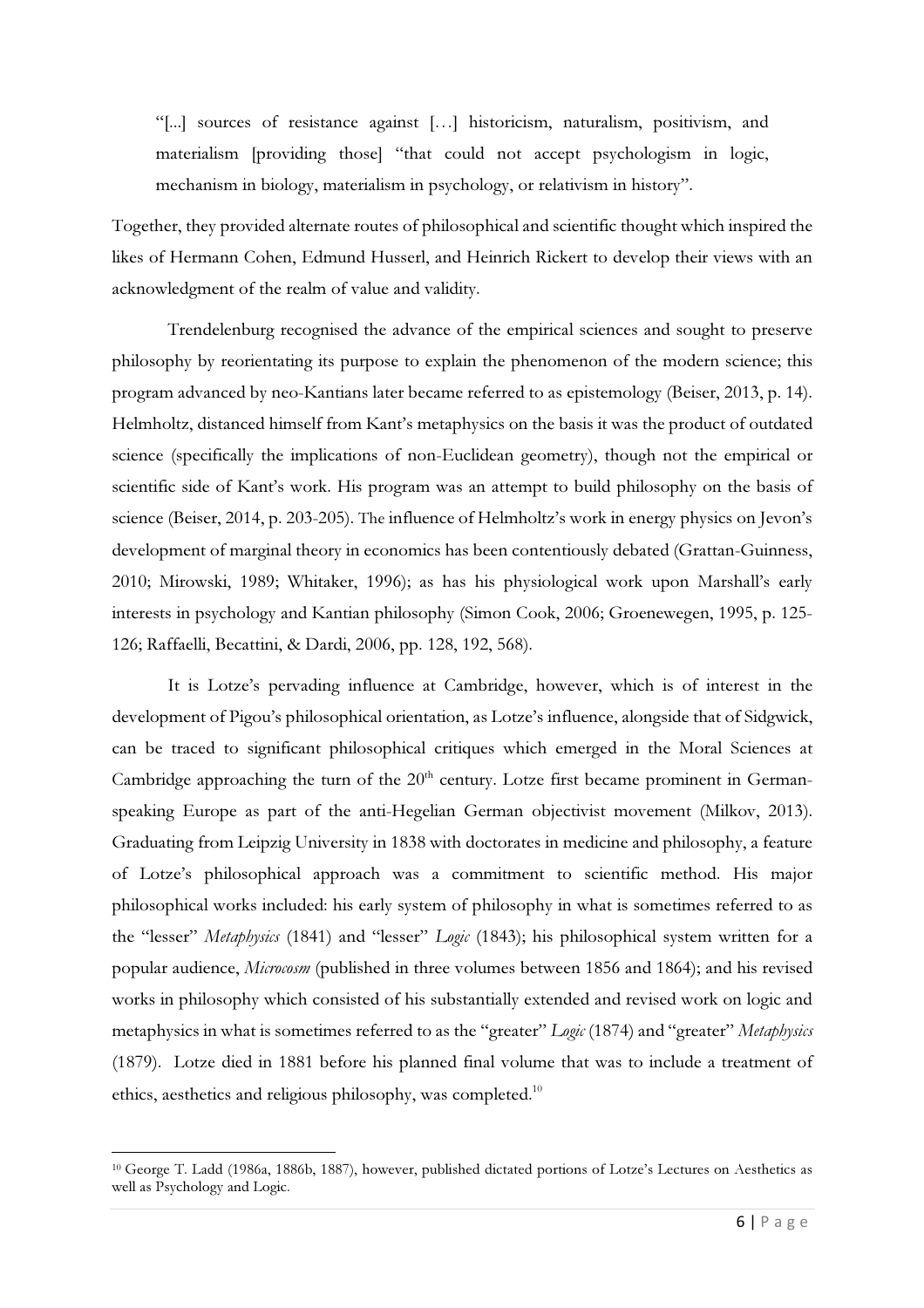Considered the single most influential philosopher in Germany before the impact of high modernism, Lotze's continuing interest in both medicine and the mind-body problem also led to foundational works in the emerging discipline of psychology (Sullivan, 2010). During the mid-1800s, such was Lotze's reputation that scholars from across Europe, Great Britain and America made sojourns to Germany to attend his lectures and study under his guidance.

In a similar spirit to Sidgwick, Lotze attempted to mediate between opposing philosophical views to find an alternate to the extremes of idealism, on the one hand, and realism, on the other. To address this, Lotze approached this problem by postulating a union between the realms of thought and material. This union was conceived as arising from a process that Lotze termed "teleomechanism" or "ideal-realism", whereby the natural material world was conceived as an essentially mechanical system, but it was via this mechanism that consciousness (or spirit) moved towards the realization of a set of idealities. Lotze had a pluralist conception of value which included: ethical values (Good); theoretical values (Truth); and aesthetic value (Beauty).<sup>11</sup> Ethical values were set as the prius of Lotze's system of philosophy as he proposed that is only via the conception of these values, as idealities, that human beings could comprehend and interpret the process towards which this unified system moved.<sup>12</sup> In recognising the constraints of human cognition, Lotze argued that the *unity* between the realms of thought and the natural material world transcended knowledge and rational demonstration. The concept of relations was internal to Lotze's system; to be was to be related. Because of this, Lotze advanced that axiology, in light of the limits of human cognitive capacities, should be an anthropological exercise. His system was not without issues of coherence or critique, but aspects of his work broadly appealed to scholars; their interest being characterised in the literature as having been shaped by partisan motivations and a reflection of personal values (Beiser 2013, p. 130; Mander 2011, p. 22; Passmore 1966, p 49-51).

Lotze's system of thought was imported to Britain in two ways. First, several notable British intellects had studied under Lotze at Göttingen: James Ward, a contemporary of Marshall who held the Chair in Mental Philosophy and Logic at Cambridge from 1897-1925; John Cook Wilson who became the Wykeham Professor of Logic at New College, Oxford; Andrew Seth Pringle-Pattison who later became Professor of Logic, Rhetoric and Metaphysics at St Andrews (1887–91); James Sully who became the Grote Professor of the Philosophy of Mind and Logic at University College, London, from 1892 to 1903; Richard Burdon Haldane, the notable

<sup>11</sup> Together with Wilhelm Windelband, Lotze has been described as a father of axiology or the philosophy of values (Skowronski, 2010 , p. 4)

 $12$  It is not unsurprising that Kuntz (1971, 68-87) traces Alfred North Whitehead's development of process philosophy back to Lotze's conception of relational movement towards idealities.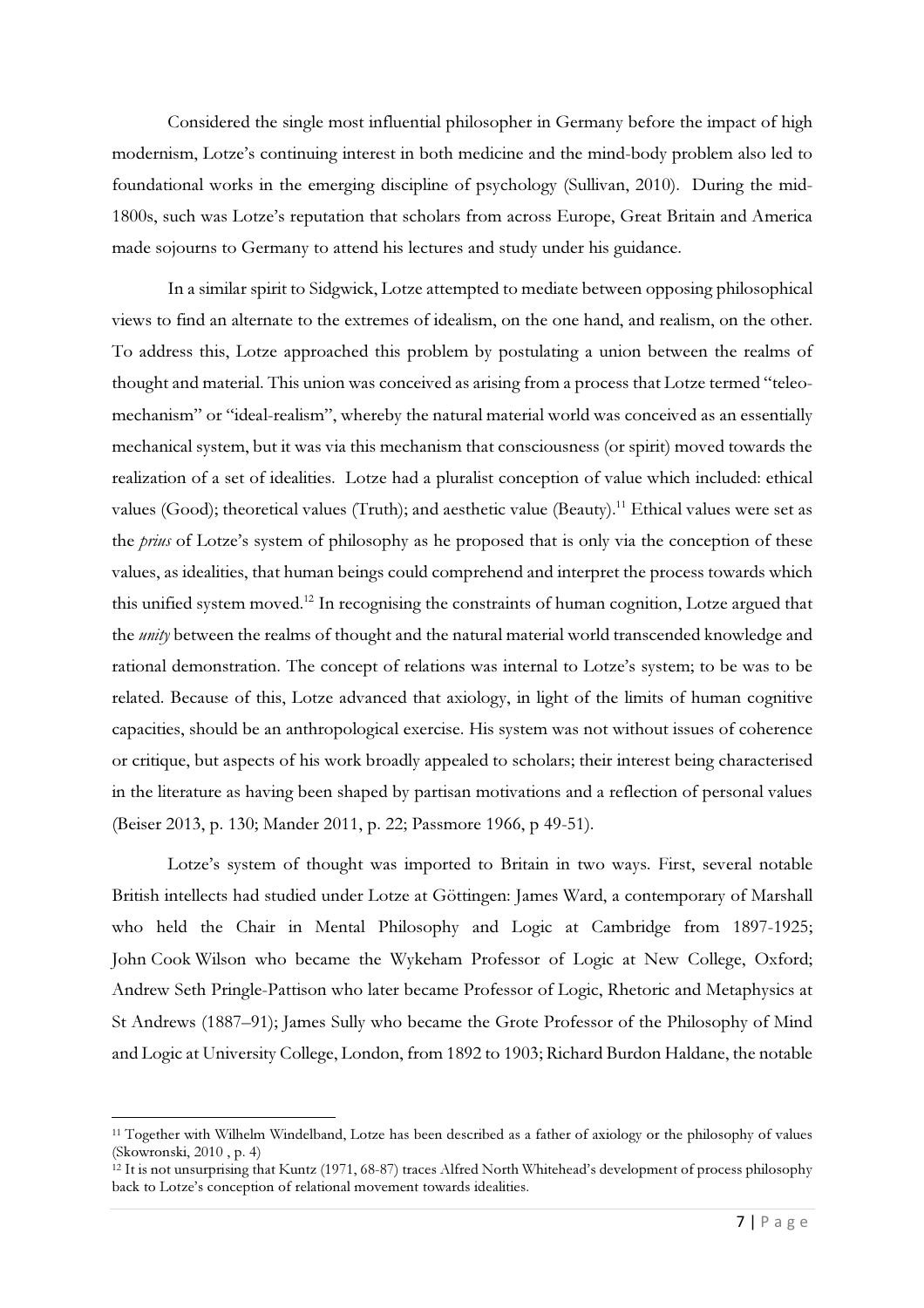British politician and Lord Chancellor from 1912-1915 and 1924; and the poet, Robert Browning. Lotze's second path of influence in Britain was through the systematic translation of his metaphysical works commenced by Green in 1890, which continued after Green's death by Bernard Bosanquet, with F.H. Bradley, R.L. Nettleship and J. Cook Wilson all assisting with editing his works at various stages. Translations of Lotze's works were then published in the newly commenced journals Mind and The Proceedings of the Aristotelian Society which published material relating to psychological and philosophical matters. Concurrently, Sidgwick facilitated the translation of Lotze's popular and influential work, Microcosm, the translation of which was completed by Elizabeth Hamilton and E.E. Constance Jones at Cambridge in 1885. T.M. Lindsay's (1876) article on Lotze, in the very first edition of Mind, underlines the importance of, and regard in which Lotze was generally held across several continents and, indeed, provides a counter to how mechanism was generally viewed in the newly emerging moral sciences; a view which counters the purely physicalist influences which historians have tended to highlight as having shaped, for example, economic method.<sup>13</sup>

#### 3. The Emergence of Personal Idealism at Cambridge

l

Luigi Dappiano (1997, p. 111) contends that the idealism which emerged at Cambridge differed from that at Oxford<sup>14</sup> because of a "[g]reater proximity to Lotze [and] a greater receptivity to his realist and pluralist theories". This contention, however, might best be considered alongside the strong tradition of utilitarianism in the moral sciences at Cambridge during this period, upheld by presence and influence of Sidgwick, and why contemplations of the importance of the individual remained an important metaphysical preoccupation in the moral sciences at Cambridge during the late 19<sup>th</sup> Century.

<sup>&</sup>lt;sup>13</sup> Lotze's philosophical and scientific legacies largely fell into obscurity during the course of the 20<sup>th</sup> century, though renewed interest in his work has coincided with increased interest in, and research being undertaken on, topics related to the history of analytic philosophy, the history of idealism, and the impact and migration of European thought during the 19<sup>th</sup> century. Discussing the impact of Lotze's logic, Mathieu Marion (2009, p. 8) notes that "the influence of Lotze is everywhere to be felt in the late 19th Century but hardly ever studied". Lotze's body of work has been identified as having influenced the (i) neo-Kantians (Milkov 2003); (ii) Franz Brentano and his school (Albertazzi, 2006); (iii) the British idealists (Dappiano, 1997; Mander, 2011; Milkov, 2000); (iv) American pragmatism (Hookway, 2009; Kraushaar, 1938); (v) Husserl's phenomenology (Hauser, 2003 as cited by Milkov 2008); (vi) Dilthey's philosophy of life (Orth, 1984 as cited by Milkov 2008); (vii) Frege's logic (Reck, 2002, 2013); and (viii) the early Cambridge analytical philosophy of Russell and Moore (Bell, 1999; Milkov, 2008, 2013). By the 1930s, however, Lotze's pluralist approach had given way to a wave of new philosophical concerns and the likes of Wittgenstein (as cited in Cahill, 2011, note 97) would comment that Lotze was "probably a man who shouldn't have been allowed to write philosophy".

<sup>14</sup> An important exception here is John Cook Wilson, the Wykeham Professor of Logic at New College, Oxford, who had studied directly under Lotze at Gottingen. Cook Wilson has been referred to as the founder of "Oxford Realism influencing the like of H. A. Prichard, Gilbert Ryle, and J. L. Austin. Cook Wilson was critical of both empiricism and idealism, and was instrumental in weakening the sway of idealism at Oxford (Mathieu, 2010).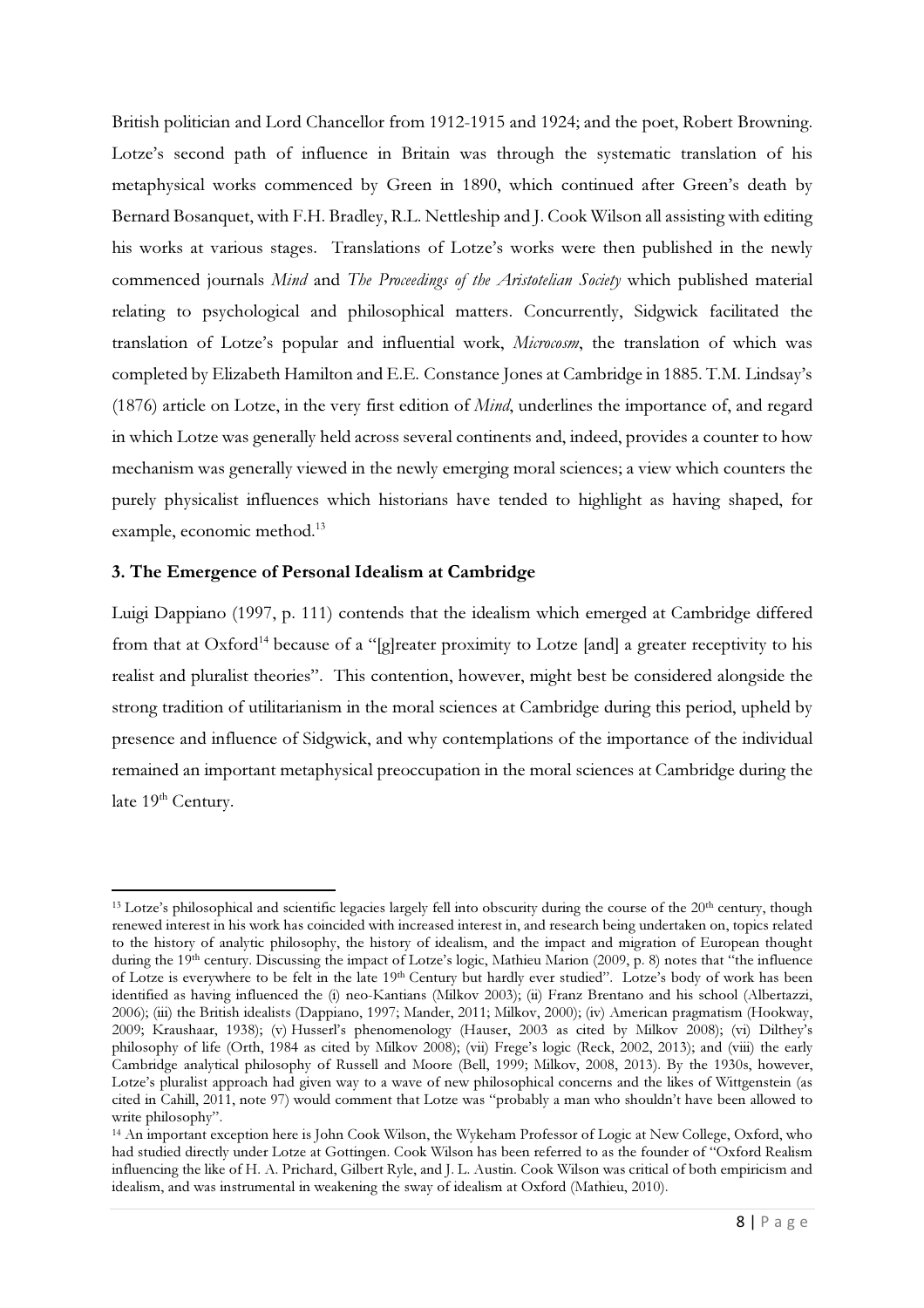The importance of the individual became a distinguishing feature of the philosophical visions developed at Cambridge during the late British idealist period. Ward and McTaggart, particularly, developed idealist systems in which selves were fundamental, the parts being distinguished from the whole. Ward's<sup>15</sup> idealism had pluralistic features where interaction between a multiple "cognitive agents" was a source of both habit formation and spontaneity. Ward's and Stout's conception of the whole consisted of parts that were subject at times to transformation through relations forming new wholes, so over a continuum the emergence of a plurality of wholes was conceived. Thus for Ward:

 "[a]t any given moment we have a certain whole of presentations, a 'field of consciousness' psychologically one and continuous; at the next we have not an entirely new field but a partial change within this field" (as cited in van der Schaar, 2013, p.52).

McTaggart expounded a form of personal idealism where selves were distinguished from the absolute by their temporality and movement toward an ideal state conceived as love (Mander 2011, pp. 369-376; Passmore 1966).<sup>16</sup> Sorley's fellowship dissertation for election at Trinity was a study of ethics with particular consideration given to the theory of evolution.<sup>17</sup> Sorley followed Lotze's emphasis on value and the dictum that "the true beginning of metaphysics lies in ethics"; for Sorley, freedom of the self as a centre of consciousness came to realise the nature of reality through moral experience and the process of valuation (Long, 1995, pp.381-394).

The focus upon personal idealism was not limited to Cambridge. Outside of Cambridge Andrew Seth Pringle-Pattison (1890) initiated a critique against absolute Hegelianism in his book, Scottish Philosophy: a Comparison of the Scottish and German answers to Hume based on absolute idealism's failure to deal with human individuality.<sup>18</sup> Hastings Rashdall, a Fellow of New College, Oxford, also adopted a type of personal idealism in his main work The Theory of Good and Evil (1907)<sup>19</sup> and expounded a non-hedonistic theory of utilitarianism he termed "ideal utilitarianism". Rashdall (1907, Vol II p. 1) contended that "acts are right or wrong according as they do or do not tend to promote the greatest quantity of [general] good". He developed a pluralist notion of the Good as

<sup>19</sup> Rashdall had dedicated his work to Green and Sidgwick.

<sup>15</sup> James Ward had acknowledged the resounding influence upon both Sidgwick and Lotze upon his views stating that "two men have made me: Hermann Lotze and Henry Sidgwick" (Ward as cited by Bartlett, 1925).

<sup>16</sup> Dappiano (1997, p. 112-113) finds the features of common sense and critical realism in MacTaggart's personal idealism consistent with the early Hegelianism adopted by John Grote who had succeeded Whewell as Knightsbridge Professor of Moral philosophy at Cambridge University in 1855.

<sup>17</sup> Leaving Cambridge in 1888, Sorley held Chairs in Philosophy and Logic at Cardiff and later Saint Andrew's, returning to Cambridge in 1900 when he succeeded Sidgwick as Knightsbridge Professor of Moral Philosophy.

<sup>18</sup> Although Dunham et al (2011) citing Cunningham (1933) notes that Pringle-Pattison distanced himself from personal idealists such as Ward and McTaggart and is better seen as a representing a middle point between absolute and personal idealism which Cunningham refers to as "Personalistic Absolutism".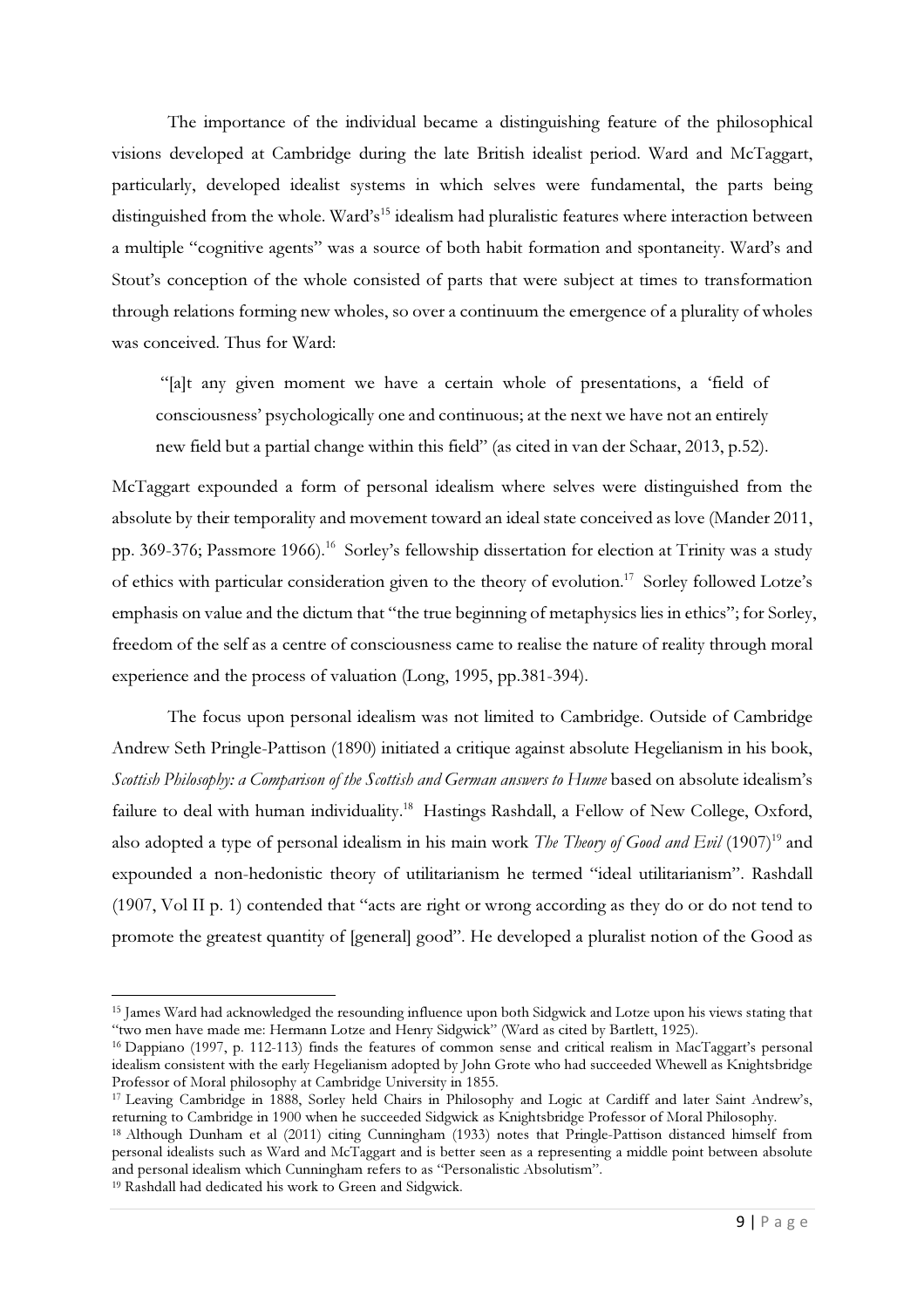had Lotze. In Rashdall's case, however, the Good consisted of virtue, intellectual activities, affection or social emotion, and pleasure.

Given the established importance of Sidgwick's influence upon Marshall and Pigou, can we establish whether Sidgwick was influenced by Lotze's philosophy? The answer to this question can be illuminated somewhat by assessments made by Sidgwick's contemporaries. Two sources become relevant in this regard: Andrew Seth Pringle-Pattison's (1908) review of Sidgwick's memoir in *Mind* and an assessment of Sidgwick and Lotze in comparative form by Merz (1903). Pringle-Pattinson (1908, p. 92) finds a spirit of commonality in both scholars – "To Sidgwick as to Lotze, with whom he had temperamentally a good deal in common, the problem of philosophy presented itself as the reconcilement of spiritual needs with intellectual principles". In recognising the weaknesses of idealism and utilitarianism, Sidgwick like Lotze sought reconciliation between the realms of thought and material. However, whilst Lotze's solution sought union by finding order in the "cosmos", Sidgwick found "chaos" in attempts to find a unity and an inherent duality remained in his system ethics. Merz's (1903, pp. 224-229) assessment of Sidgwick's Methods of Ethics found that "those [...] who know about Continental philosophy cannot help being [...] struck by the similarity of the position of Lotze's writings". Merz found that: (i) both scholars undertook a thorough investigation of existing and conflicting schools of thought by engaging common-sense; (ii) both were sceptical of the human cognitive capacities to solve philosophical problems and therefore opposed the extremes materialism and intuitionism leading them both to conclude that behind our ultimate intuitions there remained something which must be accepted but remained unproved; and (iii) both recognised the ultimate importance of the individual consciousness or Self in the contemplation of philosophical issues, but Sidgwick's universalistic hedonism led him to determine two lines of ethical thought – the personal (intuitional) and the social (utilitarian). Merz also, perhaps revealing his own leanings, considered that neither Lotze nor Sidgwick had provided a full statement or adequate criticism of evolutionary ethics. However, both Lotze (Beiser 2014, p. 261 cites Lotze's 1884 Metaphysik, pp. 464-466 in this regard) and Sidgwick (1876) were sceptical of radical naturalism and its intrusion on metaphysical issues and had made provisional cases against it.

The overarching similarity between Sidgwick and Lotze which we can derive from these assessments is their mediatory role in philosophy during a period of tumultuous transition in the sphere of knowledge. Can we determine how Sidgwick viewed Lotze's ideas? As there is scant references to Lotze in Sidgwick's writings and absence of reference to any associated influence of Lotze upon Sidgwick by biographers, the answer must be, no. We can only speculate on this from the surrounding context of influences extant in his time and place. Sidgwick's lack of referencing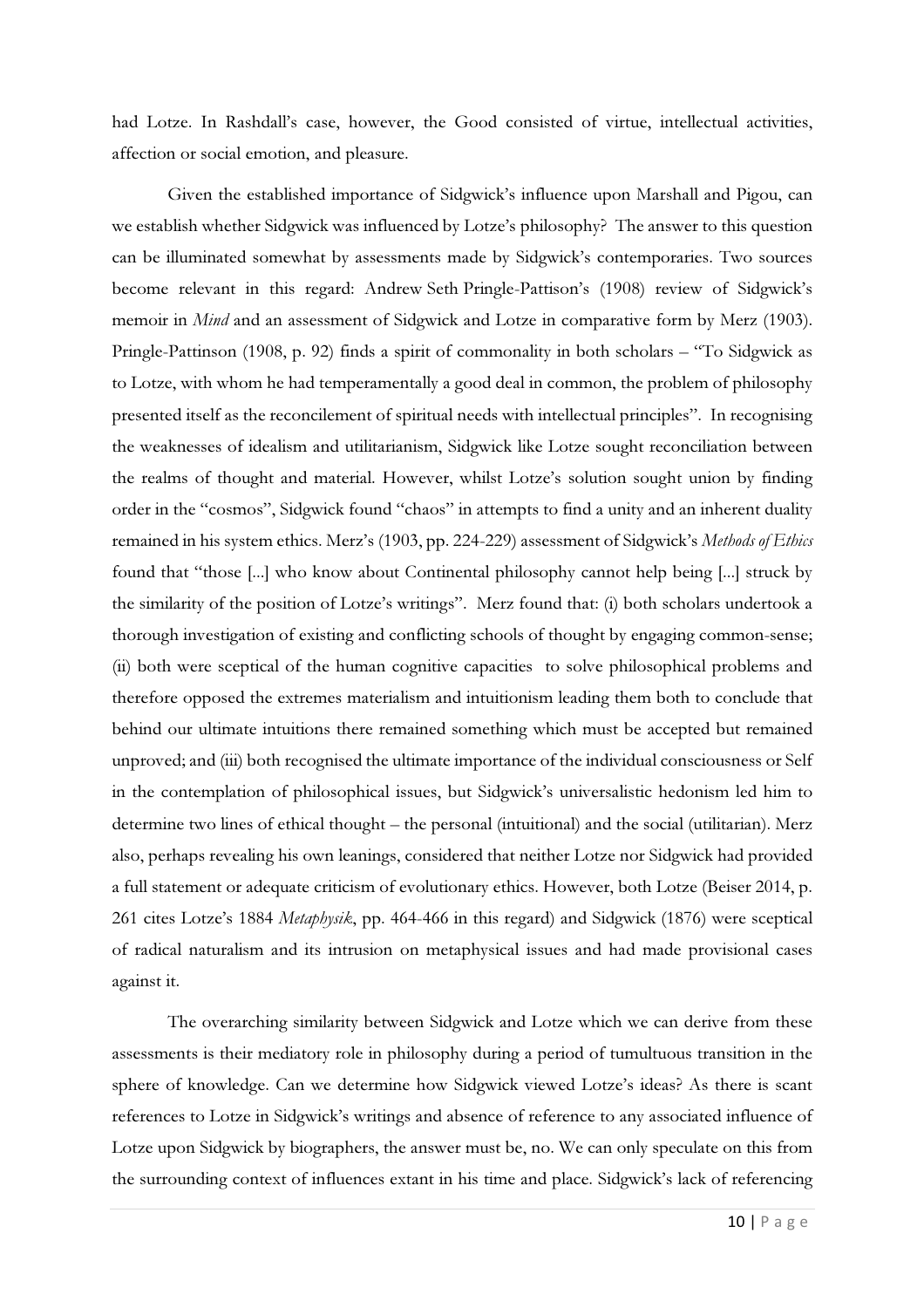Lotze's works may, in part, be attributed to Lotze's incomplete statement of an ethical system. Sidgwick briefly refers to Lotze's contemplation of Helmholtz's Metageometry in an article in Mind appearing in 1900, the year in which Sidgwick died. Though we might speculate on Sidgwick's familiarity with Lotze's work, via his instrumentality in having Lotze's Microcosm published in English and his works recommended as required reading for moral sciences studies at Cambridge, we know with certainty that Sidgwick had developed his own metaphysical position on ethics by a balanced contemplation of competing schools of thought, and that his conclusions had led him to a dualist position which he continued to contemplate during his life. $^{20}$ 

It is against this broader contextual background that important critiques of the pervading intellectual status quo at Cambridge emerged from the moral sciences milieu at Cambridge during the closing decades of the  $19<sup>th</sup>$  century and early  $20<sup>th</sup>$  century. The general form of Ward's and Sorley's idealism has already been considered briefly above. Arising from his philosophical stance, Ward (1886) had mounted an influential critique of associationist psychology via his entry on psychology appearing in the Encyclopaedia Britannica which brought the associationist psychology of Mill and Bain into disrepute. Ward effectively shifted the focus of psychology studies at Cambridge, to not only include physicalist explanations, but also methods via which the nature and role of subjective consciousness was taken account. Following Sidgwick and Lotze, Ward (1899) also critiqued the advance of naturalism into philosophical domains on the grounds that mechanism only presented a partial view of reality. Ward addressed limits of naturalism more rigorously in his later philosophical works The Realm of Ends, or Pluralism and Theism published in 1911 and Essays in Philosophy published in 1927. Sorley (1885) critiqued Herbert Spencer's inspired idea of evolutionary theories of ethics particularly, describing them as "unable either to set up a comprehensive ideal for life, or to yield any principle for distinguishing between good and evil in conduct" (p. 309). The next generation of Cambridge philosophers extended these critiques further.

Russell and G.E. Moore both rejected the neo-Hegelianism propounded by their teachers Ward and Sorley<sup>21</sup> and developed philosophies along more radically realist lines. Russell outlined his atomistic stance in his *Principles of Mathematics* published in 1903 developing Logicism, defining mathematical entities like numbers, in pure logic, and deriving their fundamental properties.

 $\overline{a}$ 

<sup>&</sup>lt;sup>20</sup> Sidgwick had been one of the founding members of the Society for Psychical Research in 1882, and his interests in investigating the possibilities of life after death can be directly related to his ethical studies in which he had recognised a requirement of "a future life" to reconcile his dual conclusion.

<sup>21</sup> Dappiano (1997, p. 116) suggests that Russell's and Moore's attacks on Hegelianism were more properly directed at the monism and absolute idealism expounded by Bradley at Oxford. Although Kuntz (1971, p. 57) notes that both G.E. Moore and Russell had found Lotze's thinking "often very confused".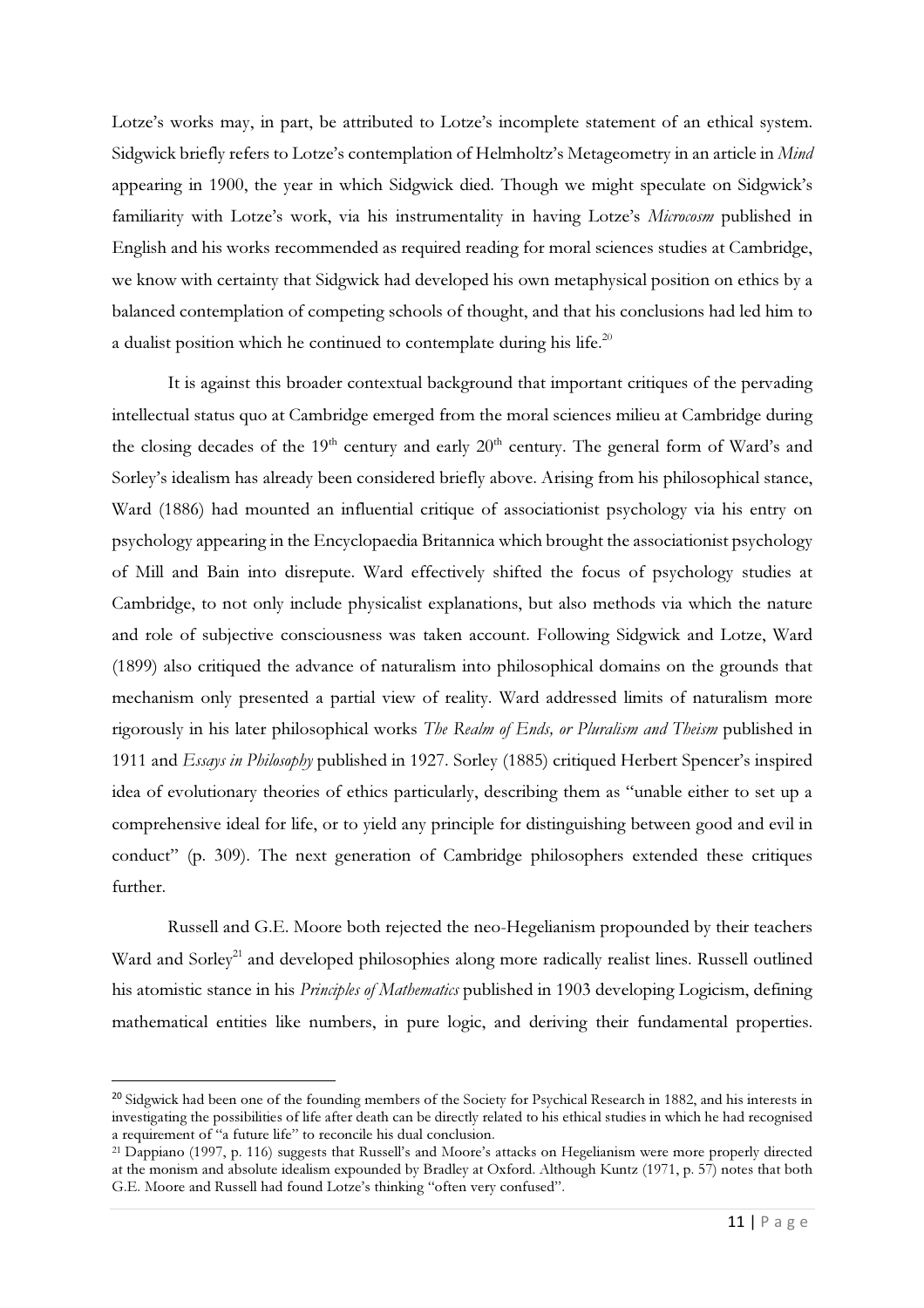Milkov (2008) argues that Russell's ontological position largely developed from his readings of Lotze during 1897, finding avenue to base his Logicism on a pluralist and relational conception of space and time. Milkov argues that –

"Russell decided for the relational conception only after he attended lectures by McTaggart on Lotze [...] The lectures helped Russell to advance [...] to a new theory of judgment according to which judgments relate terms (individuals) which are distinct one from another." (p. 186)

Russell later developed his principles more extensively with Alfred North Whitehead in Principia Mathematica which was published in three volumes between 1910 and 1913.

G.E. Moore (1903), addressing Sidgwick's final pessimistic and dualist ethical stance and drawing on Lotze's realism, famously critiqued utilitarian ethics on the basis of the naturalistic fallacy, developing of his own intuitionist system of ethics.<sup>22</sup> Moore asserted that ethical theorists before him had made the mistake of determining the qualities that make things good inevitably provide a false analysis of the term "Good" and the properties of goodness (the "naturalistic fallacy"). Moore's argument formed a basis for the rejection of hedonism. "Good" to Moore was indefinable and unanalysable in terms of any other property. Whatever their particular readings of Lotze, both Russell and Moore are considered as contributing to the eventual weakening of the idealist movement in Great Britain and founders of analytic philosophy.<sup>23</sup>

These three critiques at Cambridge represent significant intellectual shifts and effectively separate the times when Marshall's and Pigou's foundational intellectual development took place. Marshall's early philosophical interests, including his sojourns to Germany to study Kant and Hegel, his interests in psychology, in Babbage and Bain, his interests in the physicalist studies of the human mind by the likes of Helmholtz informed by the profound impacts of discoveries in human physiology, and in Darwin's and Spencer's theories of evolution, have been studied in some depth (Simon Cook, 2009; Groenewegen, 1995; Raffaelli, 1994; Raffaelli et al., 2006). This is not to say that the later developments outlined above did not impact Marshall's thinking. Indeed, the above context, examining differences in the types of idealism which had developed in Britain heterogeneously over time, could be of some value to interpretative perspectives of Marshall's

<sup>&</sup>lt;sup>22</sup> The influence of Lotze upon Russell and Moore's early thought and the birth of analytic philosophy has been traced by several scholars (Bell, 1999; Milkov, 2000, 2008; Passmore, 1966). Bell (1999) traces both as having been influenced by continental scholars of which Lotze was one. Milkov (2000, 2008) discusses Russell's intellectual debt to Lotze directly. Passmore (1966) refers to Moore's rejection of the Hegelian view and attributes this to his exposure to Lotze's philosophy.

<sup>&</sup>lt;sup>23</sup> Additionally, it has been argued that demarcation disputes between idealists on the nature of absolute and personal idealism also contributed to the movement's internal collapse (see, Passmore, 1976).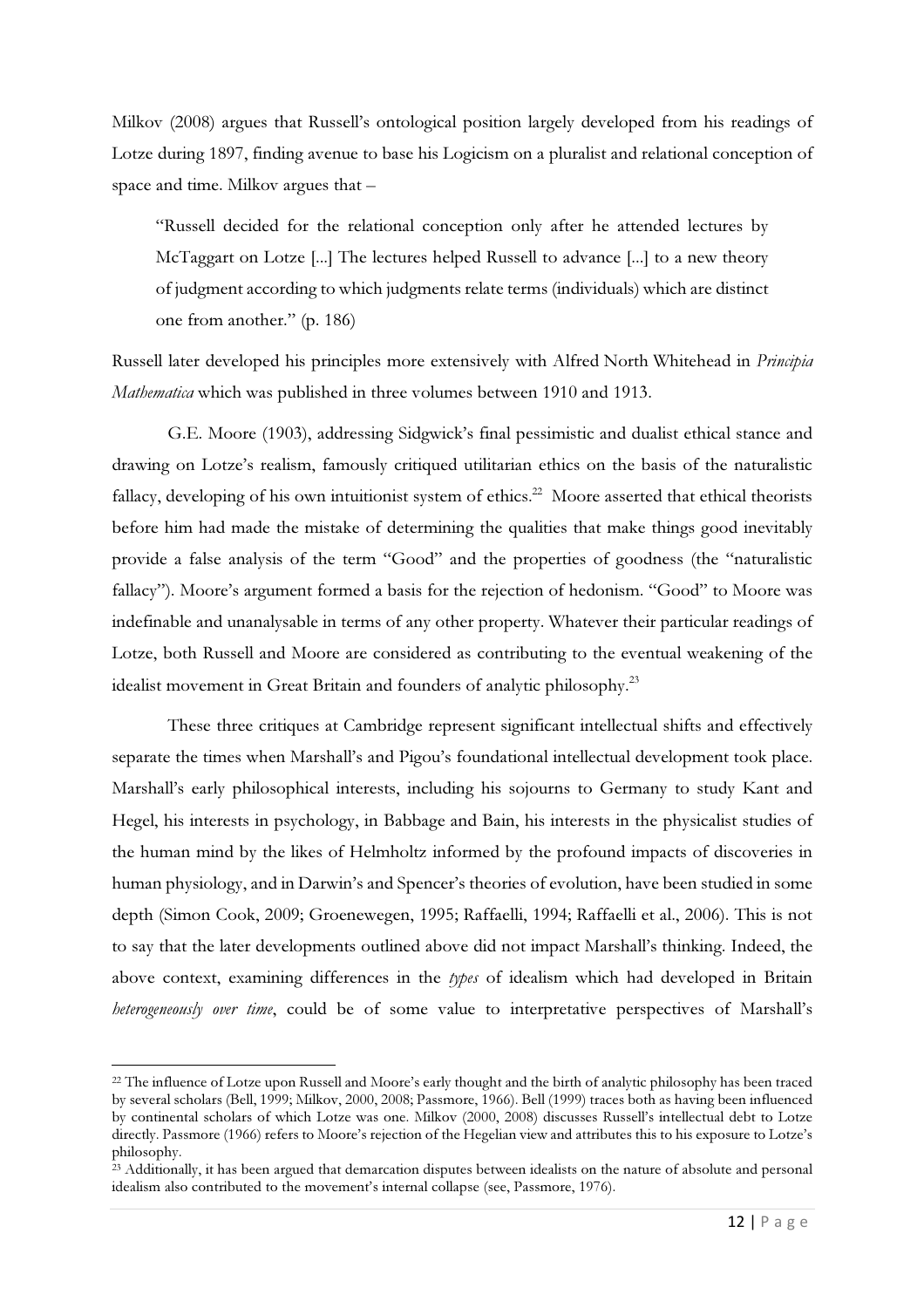philosophical development and provide for a broader understanding of the term "neo-Hegelian" (Simon Cook, 2012; Raffaelli, 2012). The point is that Pigou's foundational thought was forged during a time when significant key intellectual influences noted to have shaped Marshall's earlier foundational thought – physicalist approaches to psychology, naturalism and evolutionary theories of ethics, and metaphysical positions – were being severely critiqued.

#### 4. The Indirect Influence of Lotze on Pigou via the Cambridge Philosophers

The broader context outlined above of the changes in the intellectual milieu at Cambridge during the late  $19<sup>th</sup>$  Century is reflected in the requirements outlined for the Moral Sciences Tripos during 1899, the year in which Pigou commenced his study. Completing Part II of the Moral Sciences Tripos in 1900 after completing the undivided History Tripos, Pigou achieved a first with special distinction for his studies in Ethics, Political Philosophy and Advanced Political Economy (The University of Cambridge, 1900, p. 374). The moral sciences syllabus (The University of Cambridge, 1899, pp. xxxix-xli) during the year Pigou conducted his studies required students to complete an essay paper containing questions on all subjects covered in the moral sciences. So though Pigou specialised in Ethics, Politics and Advanced Political Economy, the broader requirements of the Tripos meant that he was required to study certain aspects falling under Metaphysics, the History of Philosophy, Advanced Psychology and Psychophysics and Advanced Logic and Methodology.<sup>24</sup>

The required reading as outlined in the Student Guide for the Tripos edited by Ward (1893) in its amended form in 1899<sup>25</sup> indicate three significant differences in the intellectual influences between Marshall's foundational studies and Pigou's. First, the presence of Herman Lotze and Neo-Kantians is evident in the prescribed reading across the Tripos in metaphysics, logic and psychology, including Lotze's Metaphysik, Medicinische Psychologie, his works on Logic, and Microcosmus, and the prescribed reading of the works of Alois Riehl, Friedrich Paulsen and Johann Herbart. Second, Ward notes broad changes in psychology which had "made considerable advances in recent times", generally reflecting the change in focus in psychology as outlined above. The recommended readings not only included the physicalist works of Sully and Bain, and the works of Ward, but also of Herbart, Lotze, Fechner, Drobisch, Wundt, Morell and William James. Third, there is a clear emphasis upon the student's *critical* evaluation of types of ethical theory, between intuitional, utilitarian, evolutionist and idealistic schools, students being advised to study the major critiques of each approach. It is also significant that in the year of Pigou's study for the Tripos the special subject in the History of Philosophy centred on Leibnitz's philosophy, together

 $\overline{a}$ 

<sup>&</sup>lt;sup>24</sup> Requirements for the new regulations for the Moral Sciences Tripos came into effect for examinations held in 1901 (The University of Cambridge, 1900).

 $25$  It was in its  $5<sup>th</sup>$  amended edition by 1899.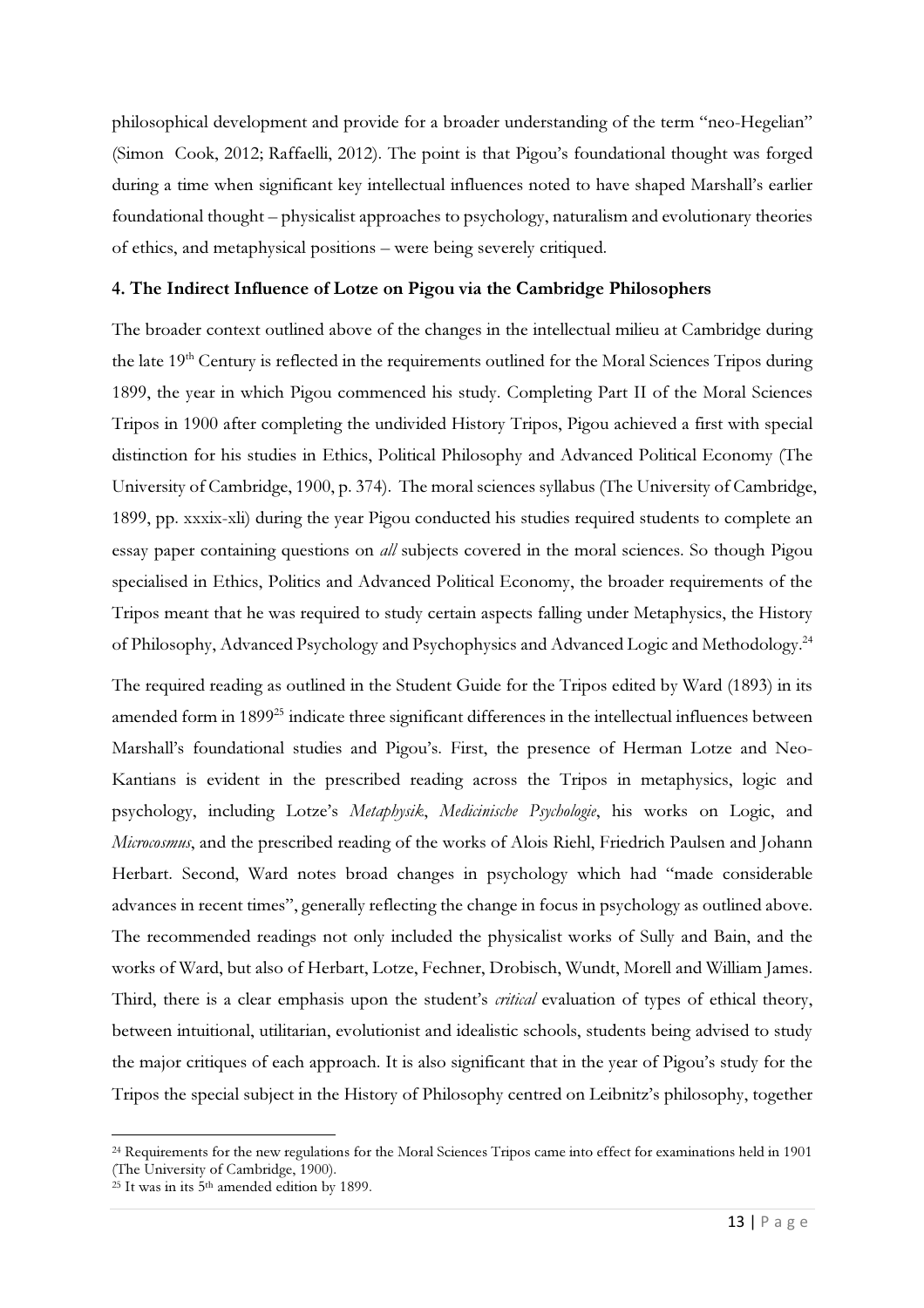with a study of Lotze's Metaphysik and Microcosmus; Liebnitz and Lotze both being scholars whose metaphysics centred on the conception of individuals/entities as separate centres of consciousness and their interaction/relations with each other. Pigou kept a personal copy of Microcosmus (as well as a range of philosophical works) in his personal library (Kings College Archives, KCAC-6-1-11- 36). In view of this, and the syllabus of the Moral Sciences Tripos, it is highly likely that he read the work of Lotze and the Neo-Kantians. And it is certain that he had developed a well-considered metaphysical vision and ethical stance, as evident in his philosophical essays published collectively 1908 as The Trouble with Theism and Other Essays.<sup>26</sup> It is within these essays that the influences described above become evident in the philosophical stance Pigou advances.

The impact of Sidgwick upon Pigou's philosophical thought is well known. That influence is clearly articulated by Pigou in the Preface to The Trouble with Theism and Other Essays where he states that "[f]or the general philosophical standpoint that I have adopted I am chiefly indebted to the writings of the late Professor Sidgwick" (1908, p. viii). Pigou, however, also acknowledges Bertrand Russell for reading through and offering valuable criticisms for the whole manuscript. A.H. Moberly<sup>27</sup>, John Maynard Keynes, and the Rev. John R.P. Sclater<sup>28</sup> also provided "useful suggestions upon special points". Pigou also makes the point that these essays were not the result of his main work, by then firmly established in economics, but as a "bye-occupation". However, the essays contained in this book may be viewed as a statement of Pigou's philosophical position on key aspects which related to his economic thought: the nature of reality of which economic phenomenon is but part; and ethics, which is informed by economic study.

The book is structure in a particular way and addresses, in a series of essays, first, ontological matters, and, second, ethics and addresses key controversies surrounding the study of ethics which Sidgwick (1886) identified in his Outlines of the History of Ethics. This structure of the book is illustrated below.

1. The General Nature of Reality - pluralism v. monism

2. The Problem of Theism - spiritism v. materialism

 $\overline{a}$ 

# **Chapter Title Broad Topic Summary**

Ontological Stance

<sup>26</sup> Although published in 1908, several of Pigou's essays had appeared earlier in the International Journal of Ethics and one in the Independent Review.

<sup>&</sup>lt;sup>27</sup> Arthur Hamilton Moberly was a friend of Pigou's from King's. He was 10 years his junior and is listed as graduating with a B.A. from Cambridge in 1906. Born into a prominent ecclesiastical family, Moberly's grandfather was George Moberly, Bishop of Salisbury; his father, Robert Campbell Moberly, Regius Professor of Pastoral Theology at the University of Oxford and a Canon of Christ Church Cathedral; and his brothers were, Sir Walter Hamilton Moberly, a notable intellect in philosophy and political science, and Robert Hamilton Moberly, later the Dean of Salisbury. Moberly later pursued a career in architecture and is probably the young friend who is referred to as having designed Pigou's house at Buttermere.

<sup>&</sup>lt;sup>28</sup> Sclater had attended Emmanuel College and, like Pigou, was a past president of the Students' Union. He had graduated from Moral Sciences Tripos in 1898.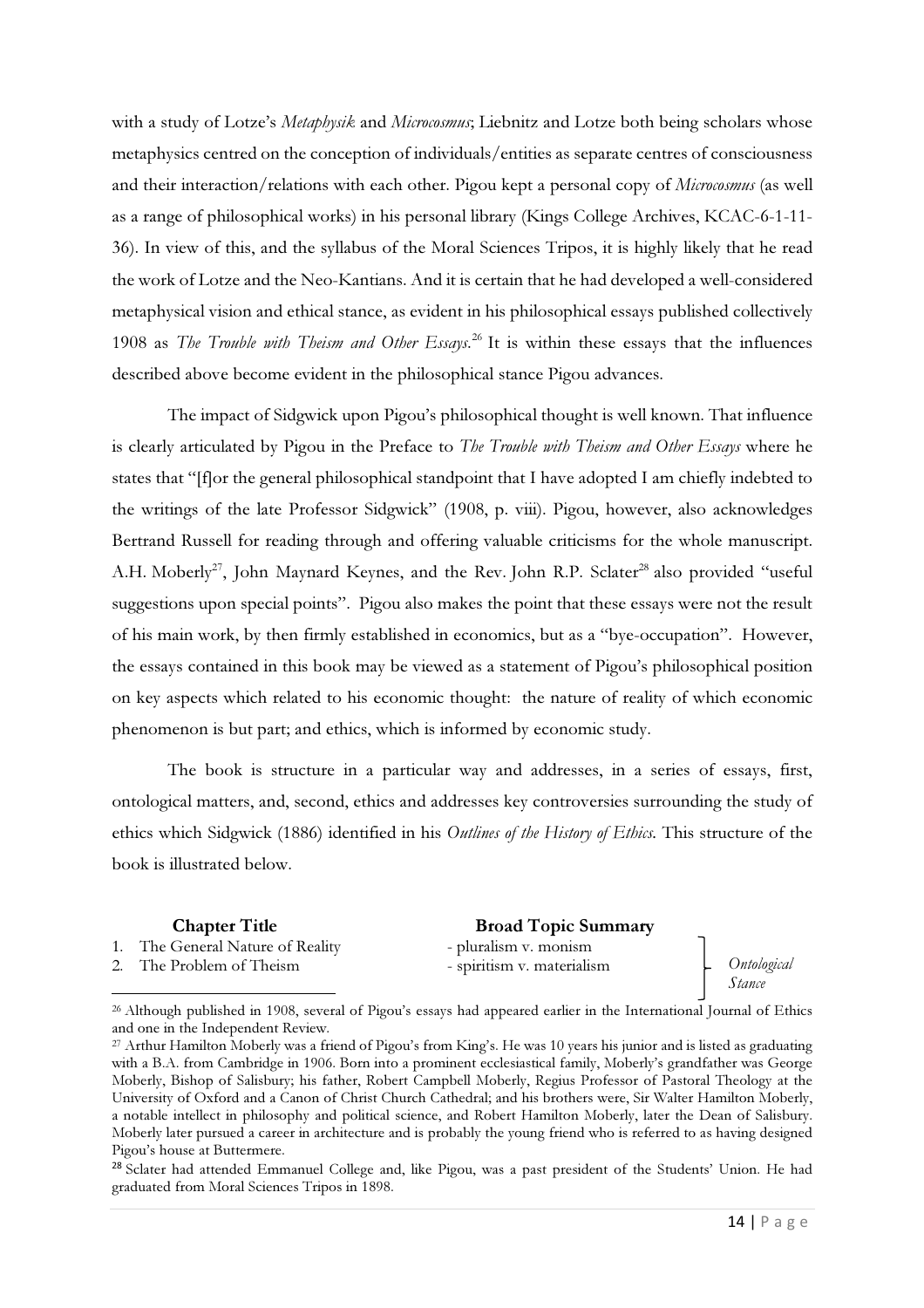| 3. Free Will                             | - determinism v. non-determinism       |         |
|------------------------------------------|----------------------------------------|---------|
| 4. The Problem of Good                   | - axiology                             |         |
| 5. The Ethics of the Gospels             | - Love and character in Jesus's ethics | Ethical |
| 6. The Ethics of Nietzsche               | - ethical ideals - pessimism           | Stance  |
| 7. The Optimism of Browning and Meredith | - ethical ideals - optimism            |         |

Pigou commences his first essay "The General Nature of Reality" citing Lotze from Microcosm to examine the assertion "that an independent reality exists", and the question – "In what does that reality consist?" Pigou (1908, p. 17) critically evaluates various forms of monism (physicalist materialism, emergentist materialism, absolute idealism, and neo-Kantian idealism) which he rejects and asserts a pluralist stance similar to Lotze, accepting Lotze's assertion that there is an independent reality. In this first essay Pigou is not reduced to complete scepticism about what an independent reality may consist of. He states an agnostic view in considering the possible relation between percipients and the independent reality coming to the conclusion that "ordinary experience indicates that part of the independent reality consists of the spirits of living men and perhaps of animals". Drawing on Russell (1903), Pigou dismisses forms of idealism<sup>29</sup> and materialism and employs critical realism $30$  to conclude that the independent reality is constituted in part by entities "consisting respectively of infinite collections of points and instants".<sup>31</sup> Taken together, Pigou asserts a form of psychophysical dualism as had Lotze, though for methodological purposes.<sup>32</sup> Pigou's continuing interest in the nature of how these two spheres interacted is evident in his long membership with the Psychical Research Society and his contributions to the Society of Psychical Research Proceedings which indicate his interests in scientifically studying such phenomenon which could shed light on these matters (Pigou 1909, 1911; Balfour 1911).

Pigou's second essay deals with the existence of God and is couched in terms of the enduring debate of creationism (spiritism) versus evolution (materialism). It is in this essay that we can clearly observe the influence of not only Sidgwick, but Lotze, Ward, Sorley and Stout concerning the limits of naturalism. Pigou (1908, p. 27) finds on two grounds that the argument

<sup>29</sup> In effect, by following Russell, Pigou rejects the antimonies of Kant.

<sup>30</sup> Pigou here distinguishes between "Kantian view" (we can't perceive things as they are in themselves), "naïve realism" (the world is what we see) and "critical realism" which he differentiates from naïve realism by drawing on Kulpe (philosopher), Whetham (Physical sciences) and Stout (psychologist). Pigou concludes that the world of appearance is not identical with the independent reality; therefore, he says "critical realism is master of the field" (1908 p. 15). Tony Lawson (2003) has in more recent times brought critical realism to the fore in economics in his work Reorienting Economics.

<sup>31</sup> Russell (1921, p. 11) would later abandon this position and adopt a position of neutral monism – "[...] for which the reasons will appear in subsequent lectures – is that James is right in rejecting consciousness as an entity, and that the American realists are partly right, though not wholly, in considering that both mind and matter are composed of a neutral-stuff which, in isolation is neither mental nor material".

<sup>&</sup>lt;sup>32</sup> Lotze too, adopted psychophysical dualism, but for methodological purposes, his fully matured position being describes as "spiritism".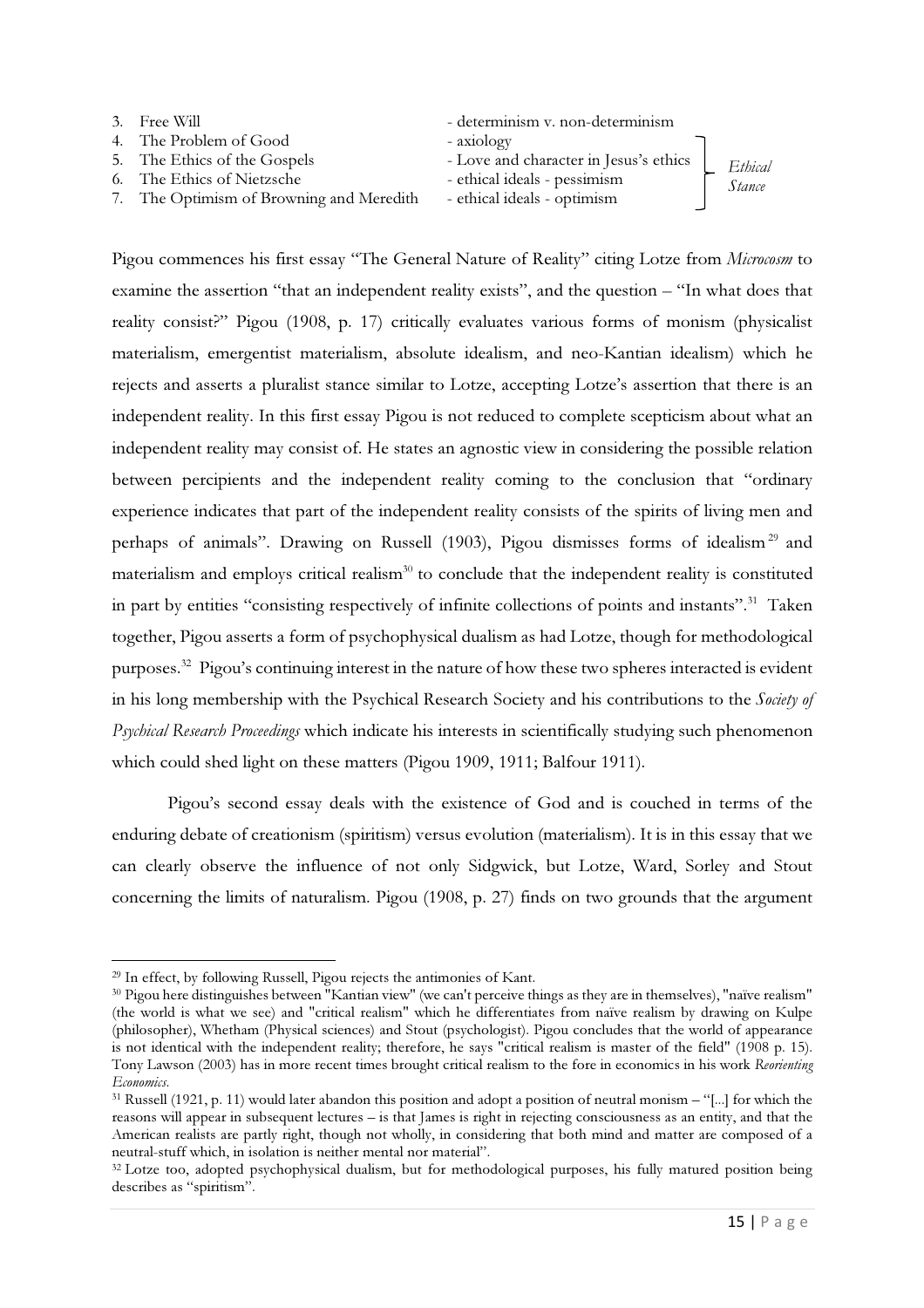for Design, however false it may be, cannot be disproved by science: first, by drawing upon Hugo De Vries's (1904) observation that "Natural selection may explain the survival of the fittest, but it cannot explain the arrival of the fittest"; and second, that in acceding that Science may one day be able to explain "laws of mutation", the argument remains that such laws remain only a *description of* a process and not an explanation of it. Pigou provides an example from economic method to underline what he means – "I do not explain the industrial life of a people when I state its *process* in terms of the differential calculus" (1908, p. 26, my italics). Pigou concludes, however, that the evidence that Nature works to plan is lacking, and that Mill's (1874) design argument in his Essays on Religion cannot be sustained, nor can the finality of nature or design be sustained by appealing to probability. Pigou then considers emergent systems where broad underlying order appears from "complex conflicting forces" such as in the economic world where the multiple activities of business and industry lead to regularities which appear to be an "act of a single hand". These tendencies, Pigou thinks, might point to finality in nature, yet need not be attributable to Christian Theism. Christian Theism remains, for Pigou, "unproven and barely probable". Yet he considers that the many and varied accounts of religious experience over the course of human history is suggestive of "a reality more deep than the cool transparencies of thought" and explores various avenues for understanding this phenomenon scientifically. Pigou concludes in concert with Sidgwick that "[h]umanity will not and cannot acquiesce in a godless world" (Sidgwick from Tennyson, a Memoir, i. p, 302 cited by Pigou 1908, p. 63). It must be recalled, however, that Pigou (1907, p. 369) was prepared to consider eugenics as a means of social improvement, though underlining that such considerations needed to be considered as "data and not precepts", and comment indicative of Pigou's dual perspective.

Pigou sets out his position on the problem of "free will" in his third essay; a problem intimately connected with the question of moral responsibility and hinging on the nature of determinism. Pigou points out that many philosophers consider that moral duty requires determinism, as individuals can only be responsible for actions if they follow causally from their character. Pigou, however, intuitively considered himself "a centre of conflicting desires, with any one of which [he was] free within limits to identify [him] self in will". The nature of volition is, therefore, important in the formation of Pigou's stance. Pigou (1908, p. 79, especially fn.1) supposes that Mill failed to distinguish properly between desires and volition and rejects both Mill's and McTaggart's psychological analysis for determinism. Pigou supposes, as Sidgwick, that free-will may be illusionary, but on the basis of weak evidence for determinism rejects this and makes "the workaday conclusion of uninstructed common sense" that the will is endowed with limited freedom. Pigou's awareness of the fine nuances in the analysis of individuals' choices as it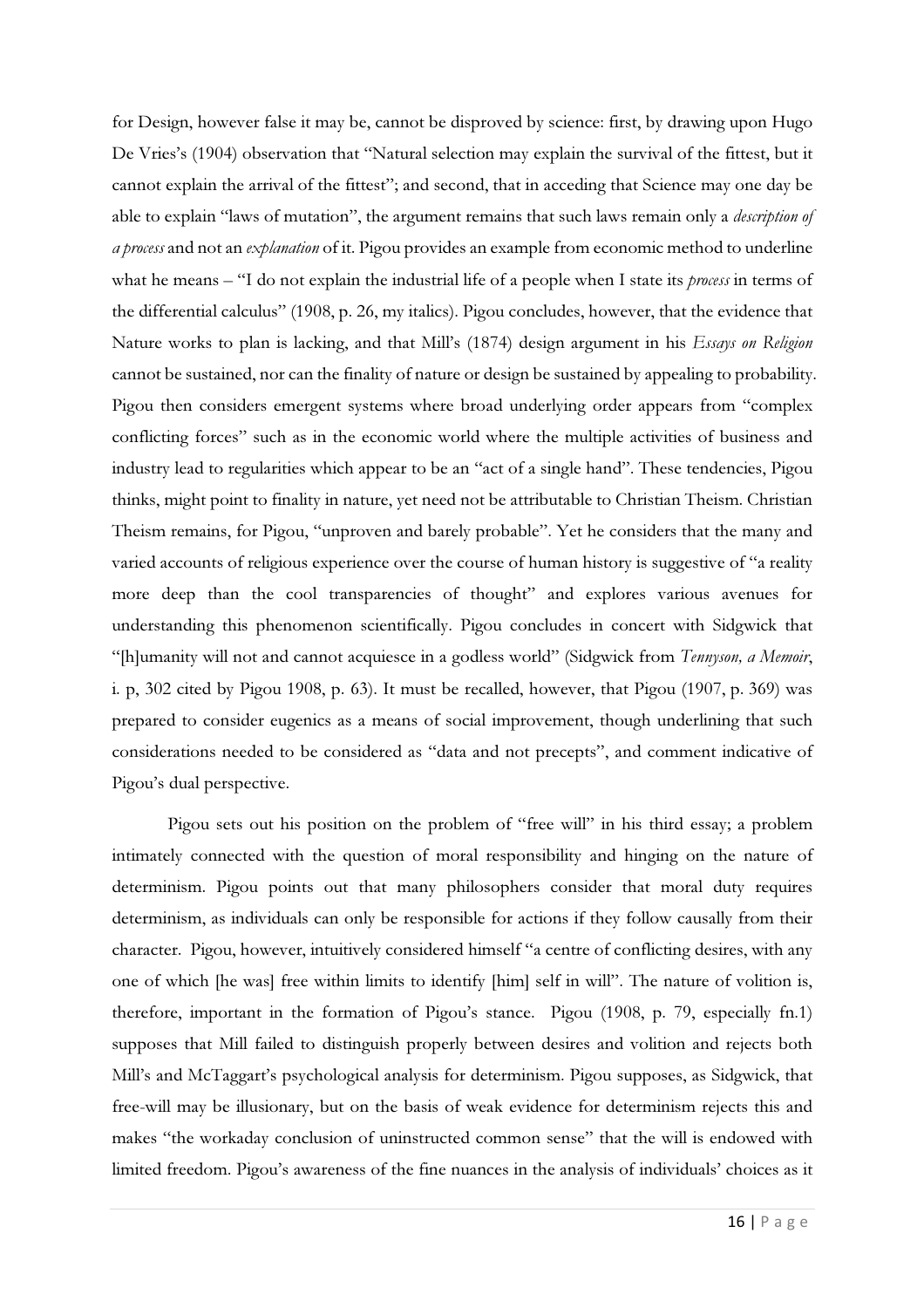affects desires and satisfactions and the analytical difficulties this presents to economic welfare analysis is later outlined in The Economics of Welfare (1920, p. 23).

Pigou's fourth essay, "The Problem of Good" which had been published previously in the International Journal of Ethics as "Some points of Ethical Controversy" has been considered by both Backhouse (2006) and Satoshi Yamazaki (2008) as a point of reference concerning the form of Pigou's utilitarianism. Backhouse traces the underlying influence of Sidgwick upon Marshall, Pigou and Keynes and contends that the latter two Cambridge economists' understanding of Sidgwick was "mediated in economics by Marshall and in moral philosophy by Moore" (2006 p. 35). Although Backhouse points to the exception that Pigou took with regard to Moore's critique of Sidgwick. Yamazaki extensively draws upon Pigou's essay in his reconstruction of Pigou's ethics and its relation his welfare analysis, particularly to Yamazaki's later distinction between what he nominates as Pigou's "need satisfaction principle" as contrasted to his "desire satisfaction principle". Yamazaki correctly differentiates Pigou's utilitarian stance from the Hedonistic utilitarianism of Bentham, Mill and Sidgwick, and contends that Pigou is best viewed as an "ideal utilitarian" along the lines of Rashdall and Moore; that is, normative ethics might be informed by the consideration of acts (a form of ethical consequentialism, rather than ethical deontology) as they do, or do not, tend to promote the greatest quantity of good.<sup>33</sup> Yamazaki's reconstruction, however, pivots on a direct comparison of Pigou's ethical stance to that developed by G.E. Moore in Principia Ethica. The wider context of changes impacting ethical studies during the late 19<sup>th</sup> Century, and the consideration of Pigou's essays as *collectively* representing Pigou's philosophical stance provide a complementary perspective here.

Pigou confines himself in this essay to the consideration of metaphysical good (metaphysical ethics), rather than normative ethics and considers in turn: methods of ethics; the nature of goodness; and goodness in relation to others. Pigou rejects outright T.H. Green's method to determine *a priori* what things must be good and again cites Lotze – "What is good and evil remains just as incapable of being reached by mere thought as what is blue or sweet" (1908, p.82 citing Lotze, Microcosmos, English translation, vol. ii. P. 357) – before then referring to the example of the perception of things which are "yellow and others red" which Yamazaki draws upon to link Pigou to Moore (as this is the example which Moore had given in *Principia Ethica*). However, it is significant that Pigou first draws the reader to the original source, Lotze. Pigou then rejects Moore's doctrine of organic goods, and defers to a contention reminiscent of Sidgwick (1900) that it is only states of conscious life –- within the region of experience – that

<sup>33</sup> A. Skelton (2011) provides a comparison of Rashdall's and Moore's ideal utilitarianism which he argues employed different gamut of arguments.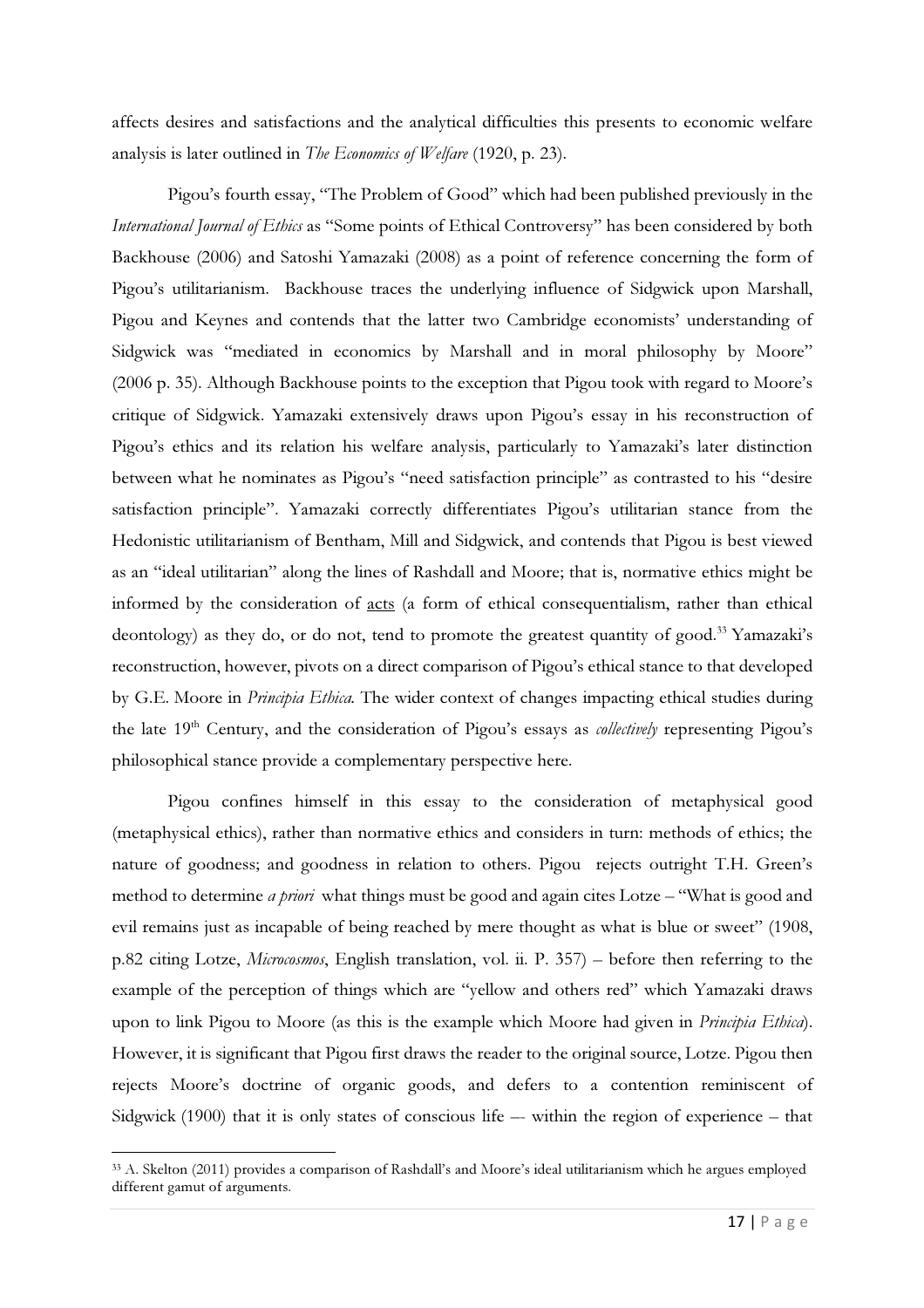humans have knowledge. Pigou then develops a pluralistic conception of good, as had both Moore and Rashdall, although the broader influence of Lotze's pluralism and axiology lie behind this as discussed above. Pigou (1908, p.87-88) conceives the goodness of any conscious state a function of several variables (pleasant feelings, enthusiasm in pursuit of ideals, love). He then considers the relation of goodness as between individuals. This is an important consideration for it points towards the normative ethics which his economic analysis informed. He considers both Green's and Bradley's idealistic positions as indefensible as the real world was "not a community of angels", and good is more likely to be competitive. He then moves to consider Sidgwick's dualistic contradiction between duty (maximising the pleasurable consciousness of all human beings) and interest (maximising the pleasurable consciousness of one self); when one comes into conflict with the other, rational intuition cannot resolve the matter. Sidgwick only sees the possibility of a future life a solution to this problem. Pigou takes issue with Moore's interpretation of the point of Sidgwick's contradiction and concurs with Russell's identification of logical flaws in Moore's ethical stance. To understand Pigou's final position, Russell's (1904) critique of Moore's ethical system therefore needs to be understood.

Russell (2014, CPBR vol.4, p. 567, letter to Moore) had considered Moore's views on Practical Ethics "unduly Conservative and anti-reforming" and found several logical inconsistencies in his system.<sup>34</sup> What Pigou points to in "The Problem of Good" is Russell's concern that Moore had confused the relation between "good" and "ought", and this relates to the form of Moore's consequentialism. Russell considers the example of a mother who raises a child who subsequently wrecks great evil upon the world. In such a case, for Russell, the woman could not be blamed for bringing up the child rather than permitting the child to be killed at birth, so the act of bringing up the child, although the right thing for the mother to do at the time, does not bring about the best actual consequence for society. In effect the outcomes of actions are uncertain. Russell, although acknowledging rules become necessary as heuristic devices in human society, suggested a modification to Moore's contradictory thesis from the form, "we ought to perform those acts *that will* in fact produce the best consequences" to "we ought to perform those acts which it is reasonable to believe will produce the best consequences". Russell's normative ethics, by employing of an expected utility criterion, has been described as act-consequentialism and differentiated from Moore's rule-consequentialism (Pigden 2014, pp. 26-33). This is reflected in Russell's comments on normative ethics:

<sup>34</sup> Pigden (2014) provides a concise summary of the three major critiques Russell directed at Moore's logic.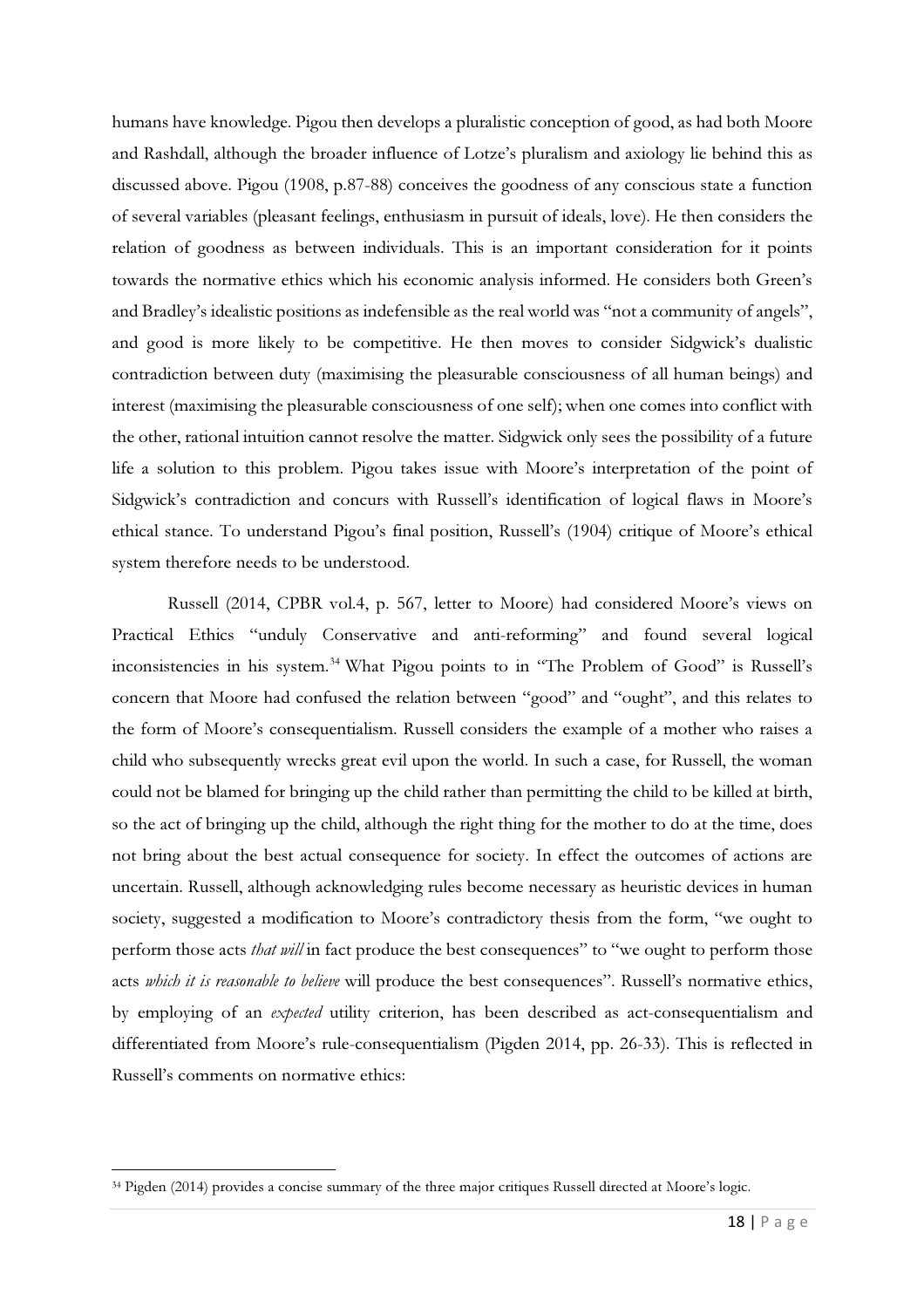"I should say, therefore, with the utilitarians, that the right act, in any given circumstances, is that which, on the data, will probably produce the greatest balance of good over evil of all the acts that are possible; but that the performance of such acts may be promoted by the existence of a moral code" (Russell, 1999 p. 216: italics mine). $35$ 

Pigou moves in his essay from a consideration of metaphysical ethics without outlining a clear positon of his normative ethics, apart from his concurrence with Russell. It can be discerned, however, in his economic thought and Russell's act-consequentialism seems to be the approach which Pigou rests at. For example, in his later reflections on welfare Pigou states -

"[W]hen we have ascertained that the effect of one cause is more favourable than that of another cause to economic welfare, we may, on the same terms, conclude that the effect of this cause on total welfare is *probably* more favourable." (Pigou 1952a, 20: italics mine).

Pigou (1912, p. 11) relies on Edgeworth's "unverifiable probability" in *Wealth and Welfare* to determine Russell's "data".<sup>36</sup> The wider ramifications of the form of Pigou's ideal utilitarianism was a broader requirement of aggregative economic analysis which Pigou centred on the national income (or dividend) as a measure of general economic prosperity which Pigou supposed moved in the same general directions as total welfare. Aslanbeigui's and Oakes's (2012) consideration of Pigou's tendency to approach economic policy analysis on a case by case basis might be drawn back to his ethical stance which required a measured consideration of the balance of impacts which economic effects might impart.

Pigou's final essays deal with views on ethics from the Gospels, from Nietzsche and the poets, Browning and Meredith. They all broadly point to the nature of ideals. In contemplating the gospels, Pigou notes that Jesus traces conduct to character, "to him goodness was to be and not to do something" and on this point it centred on love as both a good itself and a means to good. However, Pigou concludes that the gospels do not provide a complete ethical doctrine as there is no guidance as to how love is best distributed. Pigou's sympathetic review of Nietzsche's ethical system sheds some light on Pigou's interest in future generations as highlighted by Collard (1996). Pigou (1908, p. 123) finds in Nietzsche's future man an ideal of the "full and harmonious

<sup>35</sup> Rashdall's ideal utilitarianism echoes Russell's comment. For Rashdall "the right action is always that which so far as the agent has the means of knowing) will produce the greatest amount of good upon the whole" (Skelton 2011, citing Rashdall from The Theory of Good and Evil, p.184).

<sup>36</sup> Backhouse (2006 p.38) notes that Pigou, unlike Sidgwick and Marshall, had improved statistical data to work with concerning income distribution via the work of Arthur Bowley and Vilfredo Pareto.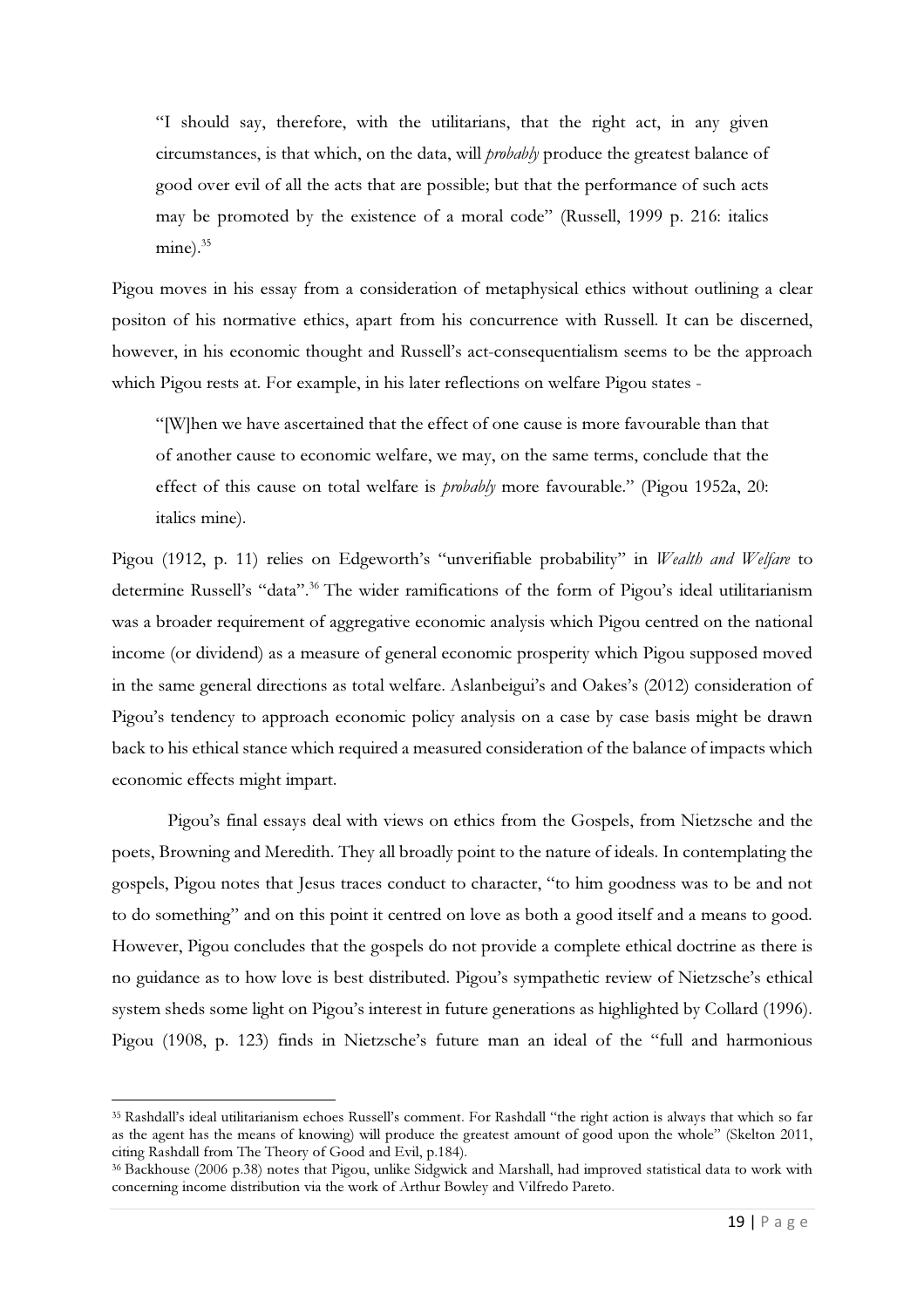development of all our capacities", not only a guide for today but also of tomorrow. Pigou concludes that:

"[he suspects] that in most moods Nietzsche would have conceded, that the nature and qualities of Beyond-man have not been determined. He is still the ghost that marches before us, more beautiful than we are, but only dimly seen [...] still for Zarathustra, the man of practice, he suffices; for he points him the way to his work." (1908, p. 126)

Pigou's final essay considers the optimism found in the Browning's and Meredith's works and Pigou concludes that poet's powers of intuition are higher "than the thinker in his study lacks", concluding that their work should not only be appreciated for its beauty but for the knowledge and insight which it also bestows on ethical thought.

### 5. Conclusion

Pigou's philosophical vision was well-developed by the time he had succeeded Marshall as Professor of Political Economy at Cambridge. However, the broader context of the milieu which had shaped his foundational studies in history and the moral sciences was quite different to that compared to Marshall's a generation earlier. The underlying influence of Hermann Lotze, modulating the type of idealism in Britain towards the end of the 19<sup>th</sup> and early 20<sup>th</sup> century, which is often overlooked, coincided with Sidgwick's efforts of maintaining the utilitarian tradition at Cambridge. Together these two influences led to forms of personal idealism to develop at Cambridge. Three important philosophical critiques at Cambridge emerged in this environment: James Ward's critique of associationist psychology, and the broader implications of determining the limits of naturalism; Bertrand Russell's rejection of idealism and his development of Logicism; and G.E. Moore's critique of utilitarianism on the basis of the naturalistic fallacy and the development of his intuitive system of ethics. All three critiques influenced and shaped Pigou's philosophical position and the form of his ideal utilitarianism.

The difference between Pigou's philosophical foundations compared to that of Marshall's point to underlying reasons why Pigou's aspects of economic analysis took a different shape than Marshall's. First, Pigou tended to place relatively greater emphasis on the states of consciousness and relatively less emphasis on evolution in the face of significant concerns regarding the limits of naturalism and the development of phenomenological forms of psychology. Second, general changes in attitude towards method in the face of broader changes in forms of logic and in the broader notions arising from Lotze's conceptions of teleo-mechanism are evident in Pigou's thought.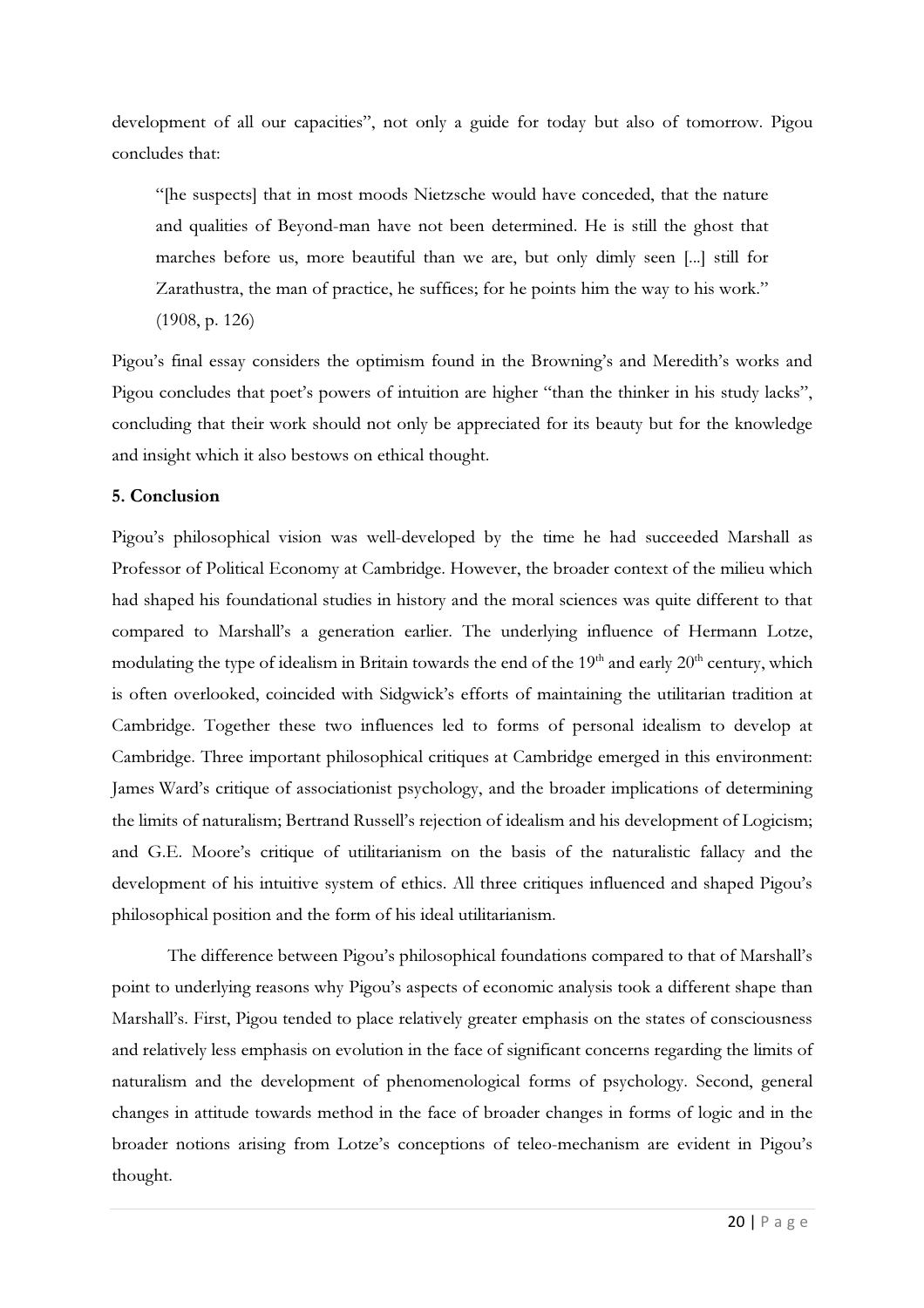In recent years, a number of Marshall Scholars have highlighted Pigou's apparent failure to appreciate the significance of the biological analogy in Marshall's treatment of evolution. But it appears to me the line taken by Pigou has less to do with a failure to understand the significance of Marshall's biological analogy than the influence of Lotze and subsequent Cambridge philosophy, which attempted to limit significance of naturalism and evolution and placed greater emphasis on the importance of the subjective nature of consciousness. The significance of the later influence in Pigou's thinking is underlined by his interest in, and active contribution to, the activities of the Psychical Research Society. Assessments of Pigou's contributions have often occurred, as Collard (1981) puts it, in the shadow of Marshall and the pyrotechnics of Keynes. A broader perspective of Pigou's intellectual background, however, perhaps provides a basis to form alternative perspectives from which to develop better interpretation and understanding of the development of his economic thought post Marshall.

#### References

Archival references:

Books from the Library of the Late Professor A.C. Pigou. (undated) King's College, Cambridge Archive Centre KCAC-6-1-11-36

Published references:

Albertazzi, L. (2006). Immanent Realism, An Introduction to Brentano. Dordrecht: Springer.

- Aslanbeigui, N., & Oakes, G. (2012). On Pigou's Theory of Economic Policy Analysis. OEconomia, 2(2), 123-150.
- Backhouse, R. E. (2006). Sidgwick, Marshall, and the Cambridge School of Economics. History of Political Economy, 38(1), 15-44. doi: 10.1215/00182702-38-1-15
- Backhouse, R. E., & Nishizawa, T. (Eds.). (2010). No Wealth But Life: Welfare Economics and the Welfare State in Britain, 1880-1945. Cambridge: Cambridge University Press.
- Balfour, G. W. (1911). Professor Pigou on Cross-Correspondence. Society of Psychical Research Proceedings 25: Part 62.
- Bartlett, F. C. (1925). James Ward 1843-1925. American Journal of Psychology, 36, 449-453.
- Beiser, F. C. (2013). Late German Idealism: Trendelenburg and Lotze. Oxford: Oxford University Press.
- Beiser, F. C. (2014). The Genesis of Neo-Kantianism, 1796-1880. Oxford, United Kingdom: Oxford University Press.
- Bell, D. (1999). The Revolution of Moore and Russell: A Very British Coup? Royal Institute of Philosophy Supplement, 44, 193-209.
- Bentham, J. (1789). An Introduction to the Principles of Morals and Legislation.
- Black, R. C. (1990). Jevons, Marshall and the Utilitarian Tradition. Scottish Journal of Political Economy, 37(1), 5-17.
- Bosanquet, B. (1912). The Principle of Individuality and Value. London, Macmillan.
- Boucher, D., & Vincent, A. (2012). British Idealism. London: Continuum International Publishing Group.
- Cahill, K. M. (2011). The Fate of Wonder: Wittengenstein's Critique of Metaphysics and Modernity. New York: Columbia University Press.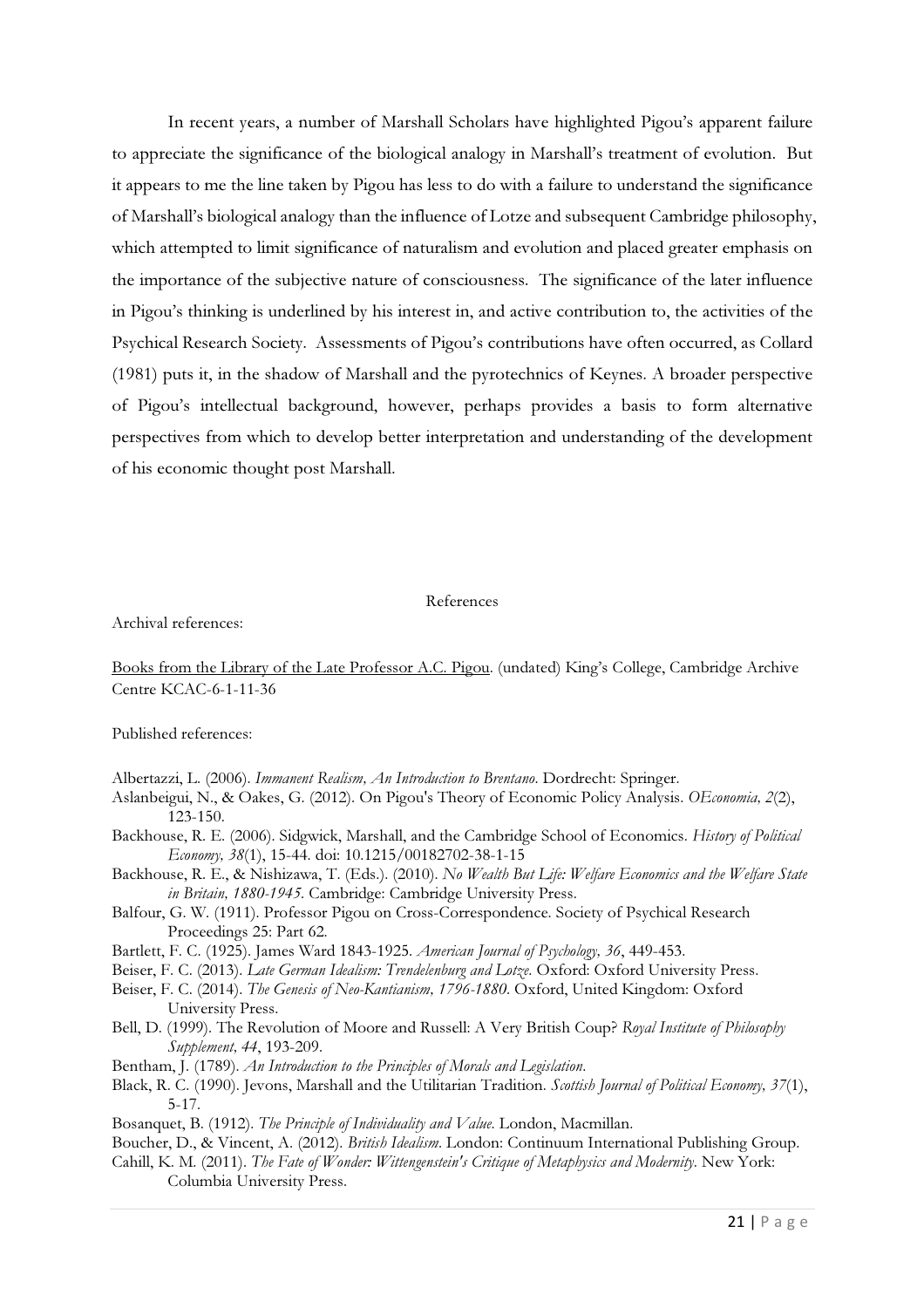- Coats, A. W. (1992). On the History of Economic Thought : British and American Economic Essays. [electronic resource] (Vol. 1). London: Routledge.
- Coats, B. W., & Raffaelli, T. (2006). Economics and Ethics. In T. Raffaelli, G. Becattini & M. Dardi (Eds.), The Elgar Companion to Alfred Marshall. Cheltenham: Edward Elgar Publishing Limited.
- Collard, D. (1996). Pigou and Future Generations: A Cambridge Tradition. Cambridge Journal of Economics, 20(5), 585-597.
- Cook, S. (2006). Economics and Psychology. In T. Raffaelli, G. Becattini & M. Dardi (Eds.), The Elgar Companion to Alfred Marshall (pp. 190202). Cheltenham: Edward Elgar Publishing Limited.
- Cook, S. (2009). The Intellectual Foundations of Alfred Marshall's Economic Science: A Rounded Globe of Knowledge
- Cook, S. (2012). On Marshall's idealism. The European Journal of the History of Economic Thought, 19(1), 109- 114. doi: 10.1080/09672567.2011.592850
- Cunningham, G. (1933). The Idealistic Argument in Recent British and American Philosophy. New York: Books for Libraries Press.
- Dappiano, L. (1997). Cambridge and the Austrian Connection. In R. Poli (Ed.), In Itinere: European Cities and the Birth of Modern Scientific Philosophy (pp. 99-124). Amsterdam: Rodopi B.V.Editions.
- DeVries, H. (1904). Species and Varities: Their Origin by Mutation. Chicago, Open Court
- Dunham, J., Grant, I. H., & Watson, S. (2011). Idealism: The History of a Philosophy. Abingdon, Oxon: First published by Acumen, Published 2014 Routledge.
- Grattan-Guinness. (2010). How Influential was Mechanics in the Development of Neoclassical Economics? A Small Example of a Large Question. Journal of the History of Economic Thought, 32(4), 531-581.
- Green, T. H. (1883). Prolegomena to Ethics. Oxford, Claredon.
- Groenewegen, P. (1995). A soaring eagle : Alfred Marshall 1842-1924 / Peter Groenewegen. Aldershot ; Brookfield, VT: E. Elgar.
- Hauser, K. (2003). Lotze and Husserl. Archive fur Geschichte der Philosophie, 85, 152-178.
- Hobbes, T. (1651). Leviathan, or the Matter, Forme, and Power of a Commonwealth, Ecclesiasticall and Civil.
- Hookway, C. (2009). Lotze and the Classical Pragmatists. European Journal of Pragmatism and American Philosophy,  $I(1)$ , 1-9.
- Kant, I. (1785). Groundwork of the Metaphysic of Morals.
- Kraushaar, O. (1938). What James' Philosophical Orientation owed to Lotze. The Philosophical Review, 47(5), 517-526.
- Kuntz, P. G. (1971). Rudolf Hermann Lotze, philosopher and critic. In P. G. Kuntz (Ed.), G. Santayana, Lotze System of Philosophy. Bloomington: Indiana University Press.
- Ladd, G. T. (1886). Outlines of Psychology: Dictated Portions of the Lectures of Hermann Lotze. Boston, U.S.A., Ginn and Company.
- Ladd, G. T. (1886). Outlines of Aesthetics: Dictated Portions of the Lectures of Hermann Lotze. Boston, U.S.A., Ginn and Company.
- Ladd, G. T. (1887). Outlines of Logic and the Encyclopaedia of Philosophy: Dictated Portions of the Lectures of Herman Lotze. Boston, U.S.A., Ginn and company.
- Lawson, T. (2003). Reorienting Economics. London, Routledge.
- Lindsay, T. M. (1876). Hermann Lotze. Mind, 1(3), 363-382.
- Long, E. T. (1995). The Gifford Lectures and the Scottish Personal Idealists. The Review of Metaphysics, 49(2), 365-395.
- Lotze, H. (1841). Metaphysik.
- Lotze, H. (1843) Logik
- Lotze, H. Mikrokosmus: Ideen zur Naturgeschichte und Geschichte der Menschheit (1856–64). 2nd ed., 1868-72. 4th ed., 1884-88
- Lotze, H. (1874) System der Philosophie. Part 1. Logik: Drei Bücher
- Lotze, H. (1874). Logic, in three books: of Thought, of Investigation, and of Knowledge. ed. and trans. B. Bosanquet, Oxford, Claredon Press.
- Lotze, H. (1879) System der Philosophie. Part 1. Metaphysik: Drei Bücher
- Lotze, H. (1884). Metaphysics, In Three Books: Ontology, Cosmology, and Psychology. ed. and trans. B. Bosanquet Oxford, Claredon Press.
- Lotze, H. (1885). Microcosmus. Translated from the German by Elizabeth Hamilton and E.E. Constance Jones. Edinburgh, T. & T. Clark.
- Mander, W. J. (2011). British Idealism, A History. New York: Oxford University Press Inc.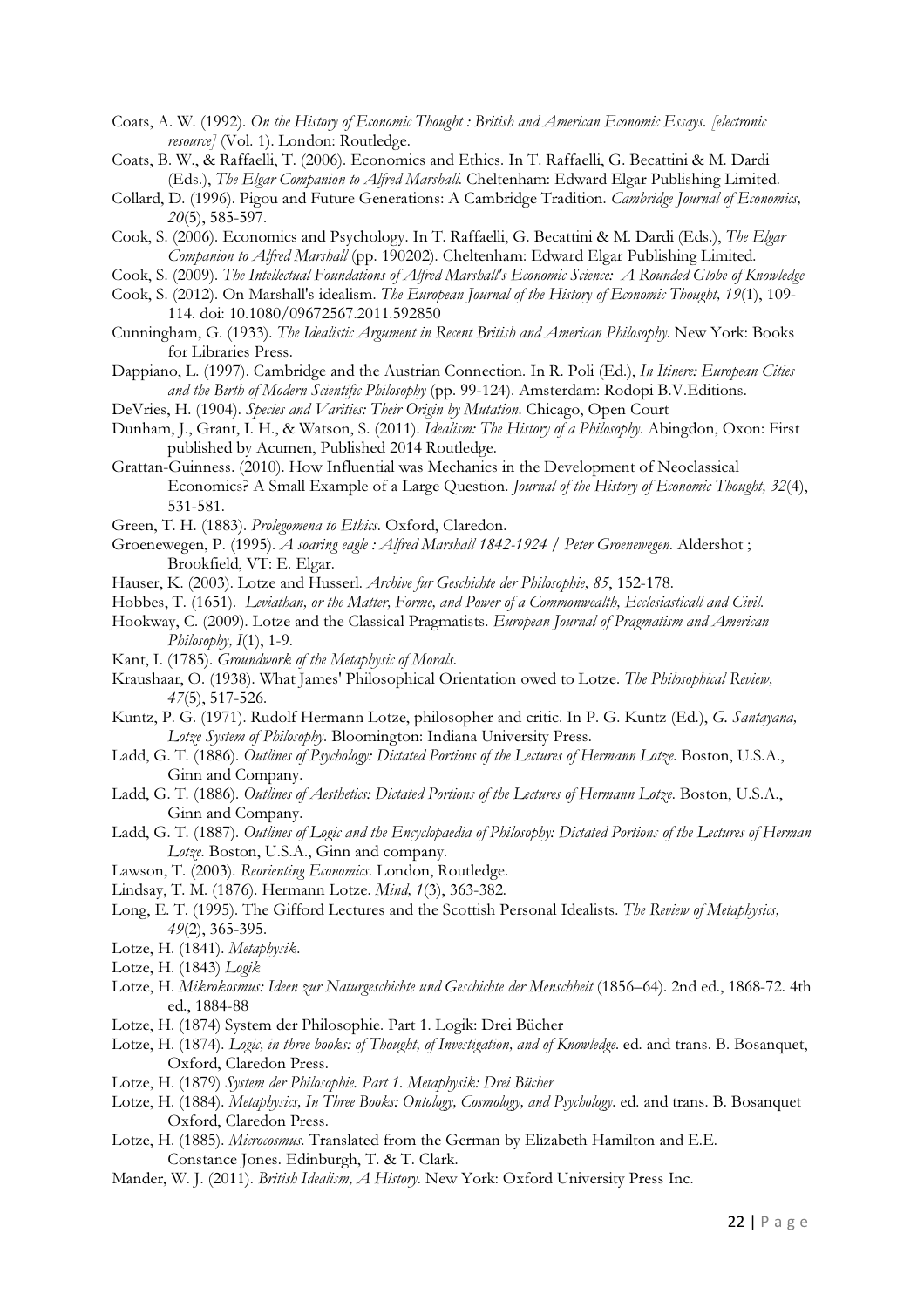- Marion, M. (2009). Theory of Knowledge in Britain From 1860 to 1950, a Non-revolutionary Account. The Baltic International Yearbook of Cognition, Logic and Communication, 4(200 Years of Analytical Philosophy), 1-34.
- Mathieu, M. (2010). John Cook Wilson In E. N. Zalta (Ed.), Stanford Encyclopedia of Philosophy. <http://plato.stanford.edu/archives/spr2010/entries/wilson/>.
- McLure, M. (2013). Assessments of A.C. Pigou's Fellowship Theses. History of Political Economy, 45(2), pp. 255-286
- Medema, S. G. (2009). The Hesitant Hand:Taming Self-Interest in the History of Economic Ideas. Princeton, New Jersey: Princeton University Press.
- Merz, J. T. (2000 [1903]). History of European Thought in the Nineteenth Century. London, Continuum International Publishing Group Ltd/Books.
- Milkov, N. (2000). Lotze and the early Cambridge anlytic philosophy. Prima Philosophia, 13, 133-153.
- Milkov, N. (2008). Russell's Debt to Lotze. Studies in History and Philosophy of Science, 39, 186-193.
- Milkov, N. (2013). Rudolf Hermann Lotze (1817-1881). In J. Fieser & B. Dowden (Eds.), Internet Encyclopedia of Philosopy. http://www.iep.utm.edu/lotze/.
- Mill, J. S. (1863). Utilitarianism.
- Mill, J. S. (1865). An Examination of Sir William Hamilton's Philosophy.
- Mill, J. S. 1874. Three Essays on Religion. London: Longmans, Green, Reader, and Dyer.
- Mirowski, P. (1989). More Heat that Light. Cambridge: Cambridge University Press.
- Moore, G. E. (1903). Principia Ethica. Cambridge: Cambridge University Press.
- J. S. Nicholson, "The Vagaries of Recent Political Economy", Quarterly Review, 219 (July-October 1913), p. 420; cited in Bart Schultz, Henry Sidgwick: Eye of the Universe. An Intellectual Biography, Cambridge.University Press, Cambridge 2004 p. 540
- O'Donnell, M. G. (1979). Pigou: an extension of Sidgwickian thought. History of Political Economy, 11(4), 588-605. doi: 10.1215/00182702-11-4-588
- Orth, E. W. (1984). Dilthey und Lotze: Zur Wandlung des Philosophiebegriffs in 19 Jahrhundert. Dilthey-Jahrbuch, 2, 140-158.
- Passmore, J. (1966). A Hundred Years of Philosophy Harmondsworth: Penguin.
- Pigou, A. C. (1901). Robert Browning as a Religous Teacher, Being the Burney Essay for 1900. London, C. J. Clay and Sons.
- Pigou, A. C. (1907a). Some Points of Ethical Controversy. International Journal of Ethics 18(1): 99-107.
- Pigou, A. C. (1907b). "Social Improvement in the Light of Modern Biology." Economic Journal: 358-369.
- Pigou, A. C. (1908). The Problem of Theism and Other Essays, MacMillan and Co. Limited.
- Pigou, A. C. (1909). Psychical Research and Survial after Bodily Death. Proceedings of the Society of Psychical Research 23: 286-303.
- Pigou, A. C. (1910). Producers' and Consumers' Surplus. The Economic Journal 20(79): 358-370.
- Pigou, A. C. (1911). Cross-Correpondences: A Reply to Mr Gerald Balfour. Journal of Society for Psychical Research 66(May): 66-70.
- Pigou, A. C. (1912). Wealth and Welfare London. Macmillan and Co.
- Pigou, A. C. (1920). The Economics of Welfare. London, Macmillan and Co.
- Pigou, A. C. (1952). Essays in economics. London, Macmillan and Co.
- Pringle-Pattinson, A. S. (1908). Henry Sidywick. A Memoir by A. Sidgwick and E. M. Sidgwick. Mind, 17(65), 88-97.
- Raffaelli, T. (1994). Marshall's early philosophical writings. Research in the History of Economic Thought and Methodology, Archival Supplement(4), 51-158.
- Raffaelli, T. (2002). Marshall's Evolutionary Economics. [electronic resource]. London :: Routledge.
- Raffaelli, T. (2012). "On Marshall's Presumed Idealism: A Not on The Interllectual Foundations of Alfred Marshall's Economic Science. A Rounded Globe of Knowledge." European Journal of Economic History 19(1): 99-108.
- Raffaelli, T., Becattini, G., & Dardi, M. (Eds.). (2006). The Elgar Companion to Alfred Marshall. Cheltenham, UK Northampton, MA, USA: Edward Elgar.
- Rashdall, H. (1907). The Theory of Good and Evil (Vol. 1 & 2). Oxford: Oxford University Press.
- Reck, E. H. (2002). From Frege to Wittgenstein: Perspectives on Early Analytic Philosophy. Oxford: Oxford University Press.
- Reck, E. H. (2013). Frege, Dedekind, and the Origins of Logicism. History and Philosophy of Logic, 34(3), 242-265.